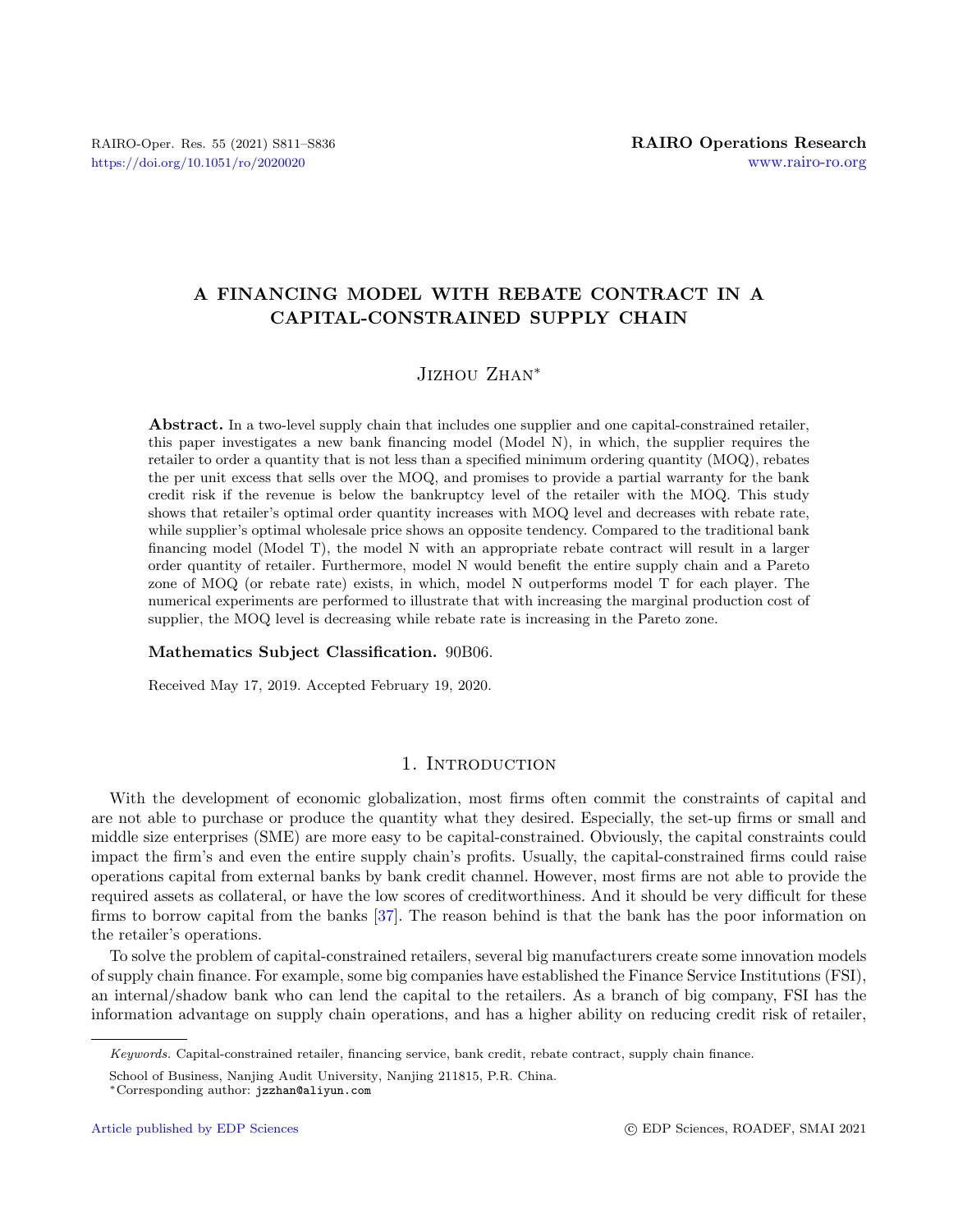compared to the banks, it is able to monitor the retailers' operations or liquidate the left assets of defaulted retailers more effectively.

Consequently, the FSI usually could provide its own parent company's customers (e.g., retailers) with tailored supply chain finance service. For instance, the FSI of Siemens Electrical Apparatus Ltd., found in [1](#page-1-0)997<sup>1</sup>, hold an average annual 12 billion operation fund, provided Siemens' customers with financing service, and contributed a steady profit to Simens Group. According to Small Business Administration (SBA) in America, more than 16% SMEs have been financed from FSI in [2](#page-1-1)013, and FSI is the second finance channel for start-up firms<sup>2</sup>. In the emerging market, some big companies also hold their own FSIs. For example, East Auto Industry of China set up the first FSI in 1987, since that the number of FSI reached to 192 in China until 2014<sup>[3](#page-1-2)</sup>. Similarly, TCL, Haier, Gree, Shanghai Auto Group, Beijing Auto Group, etc., also build FSIs to the customers, and create much more value to their supply chains.

This paper is motivated by the practice of FSI from Haier Group, a Chinese famous household electric manufacturer who increased its profit from RMB 1.83 billion in 2007 to RMB 10.8 billion in 2014 by marrying physical flows with financial flows in the supply chain [\[16\]](#page-25-1). There exist more than 30 000 retailing stores for Haier Group in China<sup>[4](#page-1-3)</sup>. Most of these retailing stores are franchisers, who are small firms and capital-constrained, and can not make a large order to Haier. To stimulate the retailing stores to make a larger order and boost the sales of product, Haier creates an innovative financing policy with rebate contract to them. Under this policy, Haier sets a Minimum Ordering Quantity (MOQ) to the retailing store according to its location and sales history. One distinguished difference from traditional rebate contract (e.g., [\[5,](#page-24-0)[36\]](#page-25-2), etc.), the new financing policy makes the retailer be able to raise capital from Haier's FSI (who cooperates with partner banks) but has to order a quantity that is not less than MOQ and be rebated the per unit excess that sells over the MOQ. Another distinguished difference is that the manufacturer would share a partial credit risk with the bank, and pays off the left principal and interest of loan if the retailer's selling revenue is less than her bankruptcy level with a MOQ threshold.

Similar to the case of Haier in China, many big companies' FSIs emerge as an important role in financing their customers. Therefore, in order to investigates the role and value of supply chain finance of FSIs, this paper builds up a new financing model (Model N) that incorporates rebate contract and considers a traditional bank financing service as the benchmark model (Model T).

Accordingly, some research questions are: (1) Under a given financing model (Model N and Model T), how the capital-constrained retailer and the supplier determine their ordering and wholesale price decisions, respectively? (2) How the model N affects the value of the supply chain with the capital-constrained retailer, and how the rebate contract impacts on equilibrium strategies between the retailer and the supplier under model N? (3) When two financing models are viable and competitive, whether there exists a Pareto zone in which all the players prefer model N rather than model T?

<span id="page-1-3"></span><span id="page-1-2"></span><span id="page-1-1"></span><span id="page-1-0"></span>To answer these questions, this study conducts a stylized newsvendor model in which the capital-constrained retailer can raise financing service by the model T or model N, purchases product from the supplier, and then sells them in the retailing market with a random demand. To be easy traceable on analyzing the practice of FSI for the supplier, the FSI is considered as an external partner bank. The current study shows that when only financing model is viable, there exists an equilibrium strategy for the retailer and the supplier under each model, and the supplier could squeeze the retailer's profit to a very low even a zero level under model N since he bears the credit risk of retailer's financing and rebate commission, and tries to offset the potential loss from credit risk by charging a high wholesale price. In special, if the MOQ is so high that the retailer's order quantity is identical to MOQ, the supplier will monopolize the whole distribution channel and takes the integrated supply chain's profit. When two financing models are viable, this work shows that the optimal ordering quantity under model N is larger than that under model T, and the prior could bring a higher supply chain profit when the

<sup>1</sup>The information is showed on <http://finance.siemens.com/financialservices/global/en/pages/home.aspx>, Oct 2nd, 2015.  $^{2}$ The news is reported on <http://nandu.media.baidu.com/article/3697501431826158962>, Oct 2nd, 2015.

<sup>3</sup>The news is reported on <http://www.e521.com/news/xyxw/422601.shtml>, Oct 2nd, 2015.

<sup>&</sup>lt;sup>4</sup>The news is reported on <http://qd.sina.com.cn/news/finance/detailicesifvx6800850.shtml>, Oct 2nd, 2015.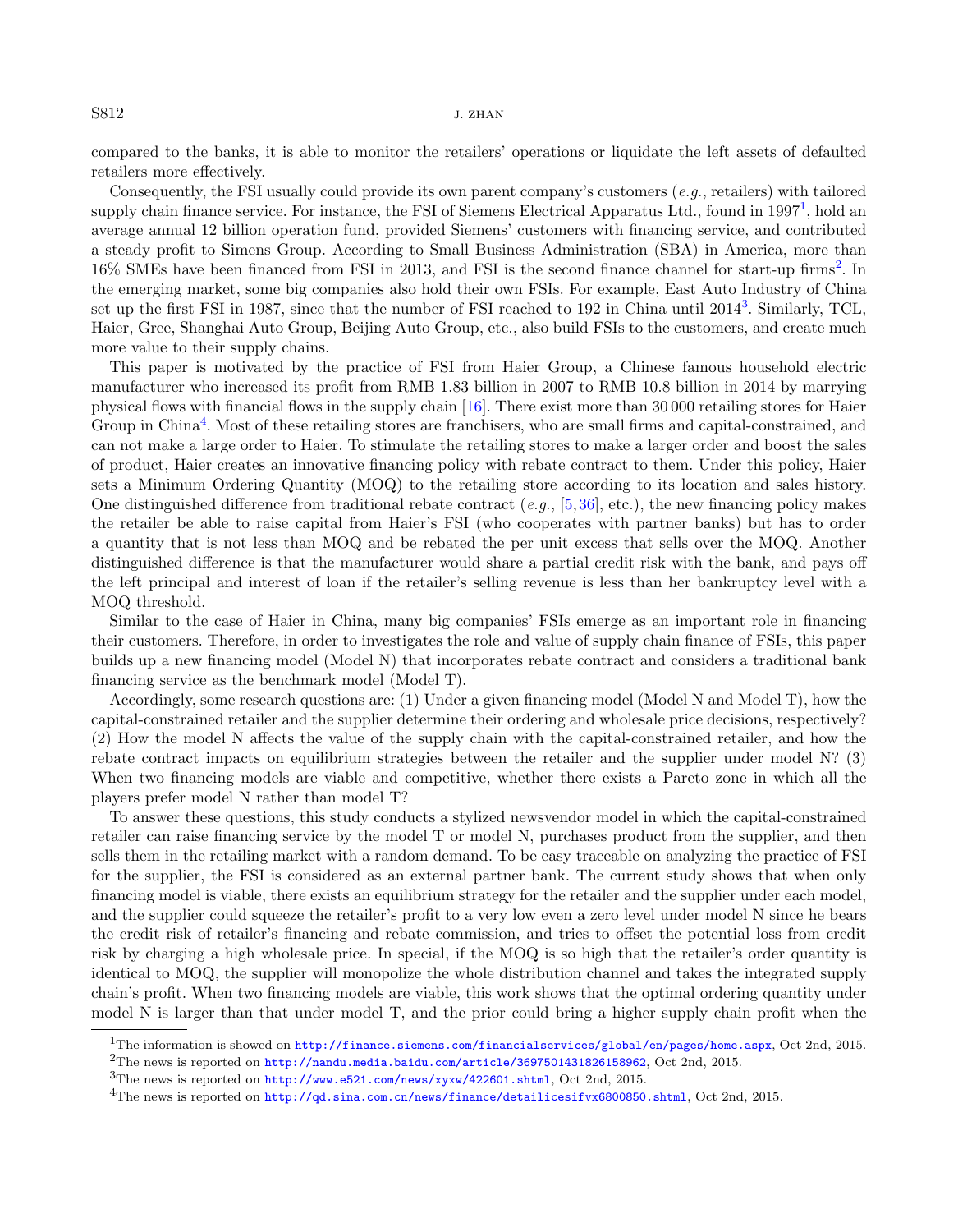MOQ level is not too high. And there exists a Pareto zone with a given rebate contract in which the model N outperforms the model T. Furthermore, some numerical experiments are performed to exemplify the theoretic results in this paper, and extend to examine how the supplier's rebate contract and marginal production cost impact on the Pareto zone.

In this proposed model, a rebate contract is incorporated into the traditional bank financing service, and the combined effect of MOQ level and rebate rate on equilibrium operational strategy is considered in capitalconstrained supply chain. Moreover, the strength of the new model over traditional bank financing model is examined. An adaptive rebate contract is provided for guiding the supplier to formulate a new financing policy. The rest of this paper is organized as follows. Section [2](#page-2-0) reviews the relevant literature. Section [3](#page-5-0) presents the framework of two finance models and gives some notations and the assumptions in this paper. Section [4](#page-7-0) derives the equilibrium strategies of the supplier and the retailer under model T or model N. Section [5](#page-10-0) compares two models, analyzes the region of Pareto zone of model N. A set of numerical experiments is conducted in Section [6](#page-12-0) to show the theoretical results in previous sections and even inspects how the rebate contract and the marginal production cost impact on the region of Pareto zone. Section [7](#page-20-0) illustrates some managerial insights of current research. Section [8](#page-20-1) concludes the paper and presents some future work. The proofs are included in the Appendix [A.](#page-21-0)

### 2. Literature review

<span id="page-2-0"></span>This paper belongs to the literature on the interaction with operation management and supply chain finance, and is closely related to two streams of research. The first related work is on supply chain finance and the other stream is related to sales rebate that the upstream supplier provides to the downstream retailer in the supply chain operational management. The two areas of studies are reviewed in this section.

# 2.1. Supply chain finance

In recent years, considerable attention has been focused on how to solve the financial problems of transactions between enterprises in supply chain. As for capital-constrained retailer, the supply chain finance channels are commonly divided into an internal financing channel that refers to trade credit based on EOQ model (e.g., [\[9,](#page-24-1) [25,](#page-25-3) [31,](#page-25-4) [35\]](#page-25-5), etc.) between one buyer and one vendor in the supply chain, and an external financing channel that refers to the the financing service from a third party, in which, the bank financing based on newsvendor model is the most common strategy  $(e.g., [14, 39, 41], etc.).$  $(e.g., [14, 39, 41], etc.).$  $(e.g., [14, 39, 41], etc.).$  $(e.g., [14, 39, 41], etc.).$  $(e.g., [14, 39, 41], etc.).$  $(e.g., [14, 39, 41], etc.).$  $(e.g., [14, 39, 41], etc.).$ 

Buzacott and Zhang [\[4\]](#page-24-2) investigated the financial and operational decisions with a budget-constrained retailer who borrows from a commercial bank, they presented the dynamical interaction between production and assets, and showed that the asset-based financing assists the retailer to improve the capital return. In their model, the bank operates in a non-competitive market, and seeks a maximum profit by deciding the loan interest and credit limit in the credit contract. Dada and Hu [\[14\]](#page-25-6) employed a stackelberg game to solve the bank financing problem of a capital-constrained newsvendor, they examined the channel coordination mechanism that makes retailer's order quantity to be equal to the amount of unconstrained retailer. Xu and Birge [\[39\]](#page-25-7) showed the optimal production decisions in the presence of newsvendor's financial constraints and managerial incentives. Gupta and Wang [\[19\]](#page-25-9) built up a discrete time model of retailer's operations in the random demand circumstance, and examined the optimal base-stock inventory control policy with finance charges and payment rate. They found that the structure of retailer's optimal policy is not affected by credit terms.

Another stream of relative research is to investigate the value of supply chain finance by comparing the optimal strategies between the internal trade credit and bank financing model. For example, Zhou and Groenevelt [\[43\]](#page-25-10) compared the trade and bank credit models for a limited-budget retailer in the supply chain, they assumed that the bank is monopolistic and profit-seeking and the retailer is allowed to purchase a part of the desired order due to credit line limit. The numerical analysis showed that bank credit is better than trade credit in some conditions. Babich *et al.* [\[3\]](#page-24-3) examined the comparisons between bank and trade credit in different settings, and showed that the firm should choose finance channel with a lower finance cost. Caldentey and Chen [\[7\]](#page-24-4)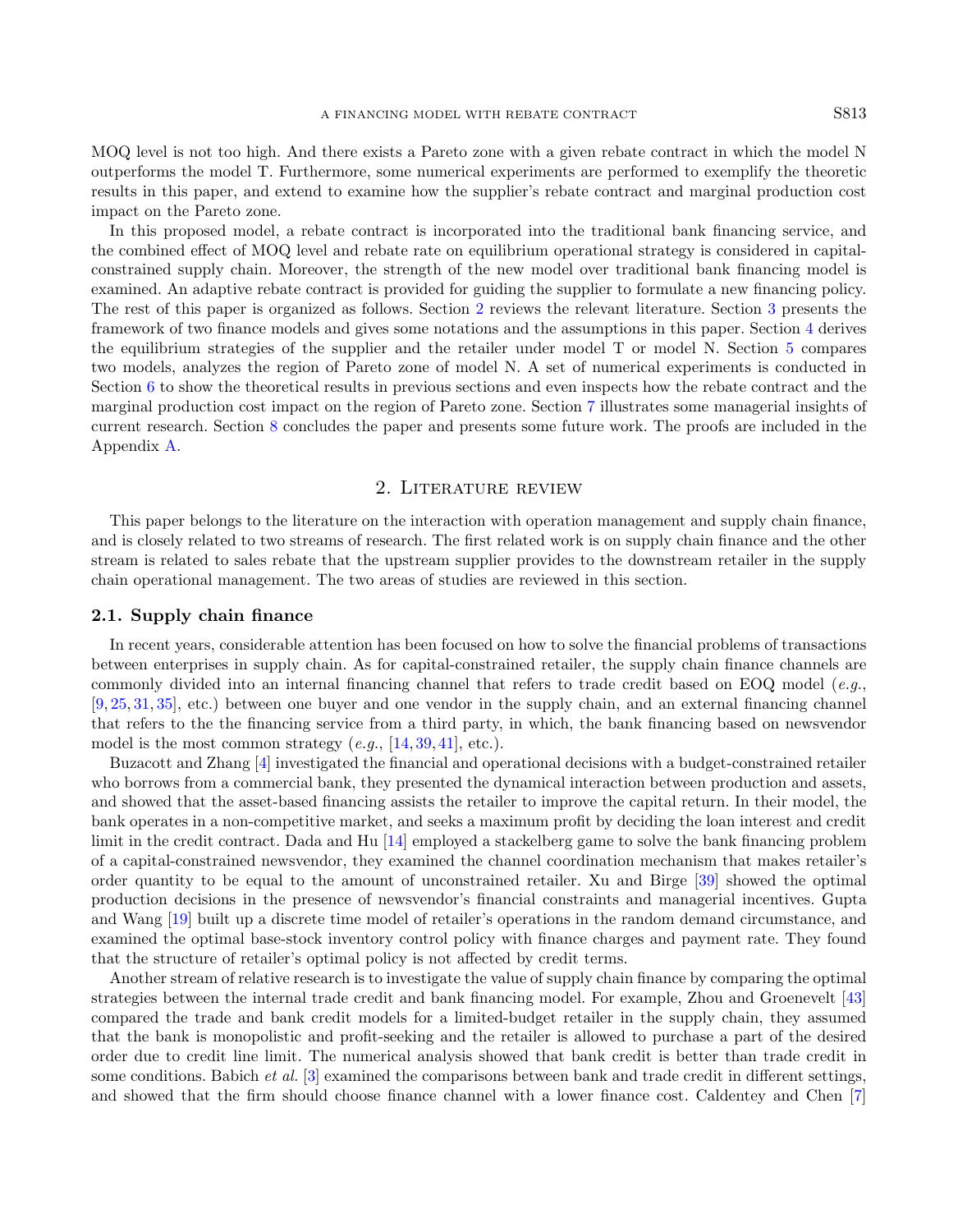### $S814$  J. ZHAN

explored the value of delayed payment model (internal trade credit) in the supply chain, and showed that the manufacturer preferred an internal trade credit over bank financing when there exists competition between external and internal financing channels to the retailer. Kouvelis and Zhao [\[25\]](#page-25-3) documented that a risk-neutral supplier always finance the retailer at less than or equal to the risk-free rate, and the retailer will always choose trade credit rather than bank financing in an optimally structured trade credit contract. Different to [\[25,](#page-25-3) [43\]](#page-25-10), Jing et al. [\[23\]](#page-25-11) examined the equilibrium financing channel with considering that the optimal interest rate for trade credit can be greater than the risk free rate, and the bank lends the loan to the retailer under a competitive market. In their model, the bank financing is more attractive for the retailer because the trade credit charges a higher wholesale price, and if the production cost is relatively low, the trade credit may be the unique equilibrium financing channel.

In addition, some literatures considered other respects in the bank financing model, for instance, Cai *et al.* [\[6\]](#page-24-5) incorporated the firm's moral risk into the financing model, and analyzed the comparison between trade and bank credit for the supply chain. Cai et al. [\[22\]](#page-25-12) showed that bank credit is less effective than trade credit in mitigating double marginalization with relatively low production cost. Chen [\[8\]](#page-24-6) compared the bank and trade credit financing models under wholesale price contract and revenue-sharing contract, and found that trade credit betters off than bank financing for both participants in the supply chain. Several studies examined the impact of bankruptcy cost on the supply chain's operational decisions under the bank credit contract  $(e.g., [2, 26, 42])$  $(e.g., [2, 26, 42])$  $(e.g., [2, 26, 42])$  $(e.g., [2, 26, 42])$  $(e.g., [2, 26, 42])$  $(e.g., [2, 26, 42])$  $(e.g., [2, 26, 42])$ . Recently, some literatures investigated the financially weaker partner's bank financing model which incorporates a stronger partner's intermediary and guarantee, and analyzed the impact of risk sharing or warranty mechanism on the bank financing strategy (such as, [\[11,](#page-24-8)[21,](#page-25-15)[40\]](#page-25-16)). Moussawai-Haidar *et al.* [\[30\]](#page-25-17) considered a coordination mechanism for a three-level supply chain, which includes a capital-constrained supplier, a retailer and a bank. They developed the model that the supplier permits trade credit to the retailer and finances its capital with a discounted interest rate from the bank, and analyzed the coordination effect of minimizing the supply chain's cost. Alavi and Gaur [\[1\]](#page-24-9) presented a stochastic robust optimization model to formulate the supply chain framework that could offer supply chain configuration decision and financing strategies when demand is uncertain. Kouvelis and Zhao [\[27\]](#page-25-18) investigated the impact of supplier and retailers' credit ratings on the financial decisions of supply chain, they showed that if the supplier's credit rating is above some threshold, the supplier sets a zero interest rate in trade credit and the retailer will use trade credit only. Otherwise, the supplier offers a positive rate, which makes retailer to choose the combination of trade and bank credits.

#### 2.2. Sales rebate

Our work is also related to the sales rebate contract in the supply chain. Most existing literatures examined the sales rebate from the standpoint of supply chain coordination. For example, Taylor [\[36\]](#page-25-2) demonstrated the superiority of a target rebate in achieving a win–win situation and coordination in supply chain. Cachon and Lariviere [\[5\]](#page-24-0) gave a comprehensive review on coordination contract, and compare the coordination effect of rebate and revenue-sharing contracts. Chen et al. [\[10\]](#page-24-10) discussed the impact of manufacturer rebate on the performance of supply chain, and demonstrated that the rebate always benefits the manufacturer unless all the customers claim the rebate. Cho et al. [\[13\]](#page-24-11) developed a model that both manufacturer and retailer can offer rebates to get additional sales, and presented a condition under which the firm will offer rebates. They found that if the manufacturer gives a more effective rebate program, both sides in supply chain will achieve win–win situation. Wong *et al.* [\[38\]](#page-25-19) considered that a single supplier offers rebate contracts to multiple retailers in vendor-managed inventory partnership, and demonstrated that the supplier gains more profit with competing retailers than without competition between retailers. Chiu et al.  $[12]$  proposed a policy that combines the wholesale price, channel rebate, and returns to coordinate a channel with uncertain demand, and explored an equilibrium policy to achieve Pareto improvement for the members in supply chain. Gallego and Talebian [\[15\]](#page-25-20) considered a setting, wherein tow providers compete for the broker, and investigated the effect of rebate contract on profit splitting between the providers and broker. They analyzed how the sales target in a rebate contract affects the revenue of the players in a competitive market. Ha et al.  $[20]$  considered the manufacturer rebate competition with two competing manufacturers selling to a retailer. They showed that with more intense competition between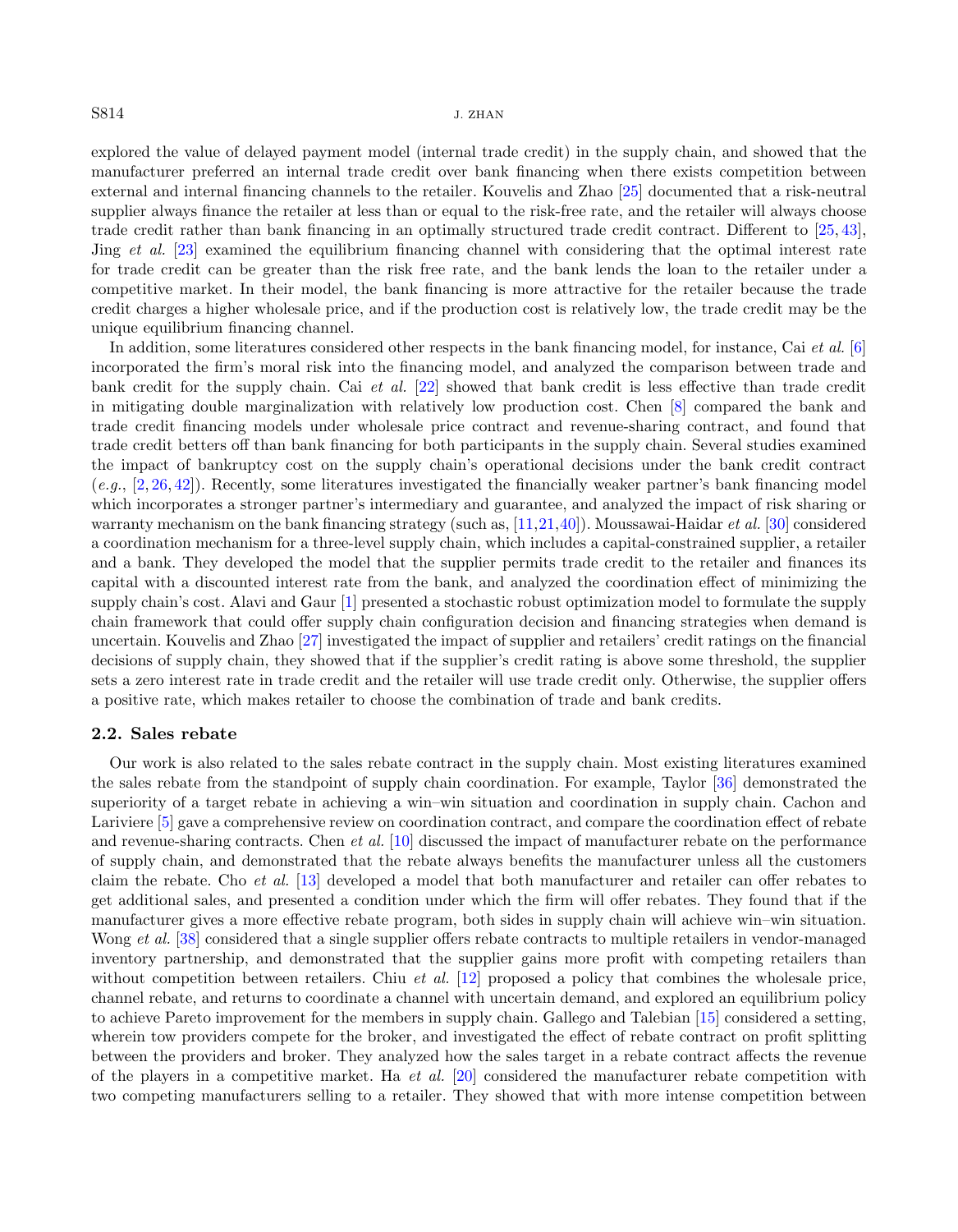| $\text{Author}(s)$                  | Determinate<br>demand | Stochastic<br>demand | Warranty<br>policy | Rebate<br>contract | Bank<br>financing |
|-------------------------------------|-----------------------|----------------------|--------------------|--------------------|-------------------|
| Buzacott and Zhang [4]              | NA                    | Yes                  | NА                 | NA                 | Yes               |
| Cachon and Lariviere [5]            | ΝA                    | Yes                  | NA                 | Yes                | NА                |
| Cho <i>et al.</i> [13]              | NA                    | Yes                  | NA                 | Yes                | NA                |
| Caldentey and Chen [7]              | ΝA                    | Yes                  | NA                 | NA                 | Yes               |
| Chiu <i>et al.</i> $[12]$           | ΝA                    | Yes                  | NA                 | Yes                | NA                |
| Kouvelis and Zhao $\left 25\right $ | ΝA                    | Yes                  | NA                 | NA                 | Yes               |
| Sarkar $\left[31\right]$            | Yes                   | ΝA                   | NA                 | NA.                | ΝA                |
| Babich <i>et al.</i> $ 3 $          | NА                    | Yes                  | NA                 | NA                 | Yes               |
| Cai <i>et al.</i> $ 6 $             | ΝA                    | Yes                  | NA                 | NA                 | Yes               |
| Chen [8]                            | ΝA                    | Yes                  | NA                 | NA                 | Yes               |
| Sarkar and Saren [32]               | Yes                   | NA                   | Yes                | NA                 | NA                |
| Yan <i>et al.</i> [40]              | ΝA                    | Yes                  | Yes                | NA                 | Yes               |
| Alavi and Gaur [1]                  | ΝA                    | Yes                  | NA                 | NA                 | Yes               |
| Sarkar <i>et al.</i> [33]           | ΝA                    | Yes                  | NA                 | NA                 | NA                |
| Guchhait et al. [18]                | Yes                   | NA                   | Yes                | NA                 | NA                |
| Kumar <i>et al.</i> $ 28 $          | $_{\rm Yes}$          | ΝA                   | Yes                | NA                 | NA                |
| Sarkar <i>et al.</i> $ 34 $         | Yes                   | NA.                  | NA                 | NA                 | NA                |
| Khanna et al. [24]                  | Yes                   | ΝA                   | Yes                | NA                 | NA                |
| This paper                          | ΝA                    | Yes                  | Yes                | Yes                | Yes               |

<span id="page-4-0"></span>TABLE 1. Contributions of author(s).

Notes. "NA" stands for Not Applicable.

manufacturers, the rebate could benefits the manufacturers but hurts the retailer. Genc and Giovanni [\[17\]](#page-25-28) analyzed the optimal rebate mechanism within a closed-loop supply chain. With consideration of consumer return behaviors, two types of rebates that include a fixed rebate and a variable rebate are investigated for the benefits of the whole supply chain. Their model showed that a variable rebate policy can lead to the supply chain's higher profit.

Table [1](#page-4-0) shows a comparison of existing works and this paper. The contribution of current study lies in three aspects: First, to the best of our knowledge, this paper is the first to consider a rebate contract with financing warranty in supply chain finance. The proposed model N analyzes the impact of rebate contract on the financing strategy, and compares with the traditional model T to inspect the equilibrium condition of financing channel. The results show that given a production cost, the supplier can set an appropriate rebate contract to retailer's bank financing scheme, so that the model N is Pareto beneficial for each player in the supply chain. Second, different to the traditional sales rebate contract, this work not only discusses the supplier's rebates to the retailer, but also claims the retailer's order quantity that should not be less than the MOQ threshold. Hence, the rebate contract  $(\alpha, q)$  is the revised rebate that compared to traditional sales rebate. Third, the warranty role of rebate contract is investigated in this paper. Different to some relevant literatures on the risk hedging means from the supplier or the third party, the current research discusses the supplier's guarantee on retailer's financing risk if the demand is lower than retailer's bankruptcy threshold with MOQ. The model N shows that if the supplier does not regulate the MOQ to guide the retailer's ordering, the supplier would not share any financing risk with the bank, then the supplier will raise the wholesale price with some rebate to retailer, under this circumstance, the retailer is not motivated to order more, and the model N is inferior to model T for the performance of supply chain. Therefore, the warranty role of the supplier's rebate contract plays an important part in the external bank financing channel for an underfunded supply chain.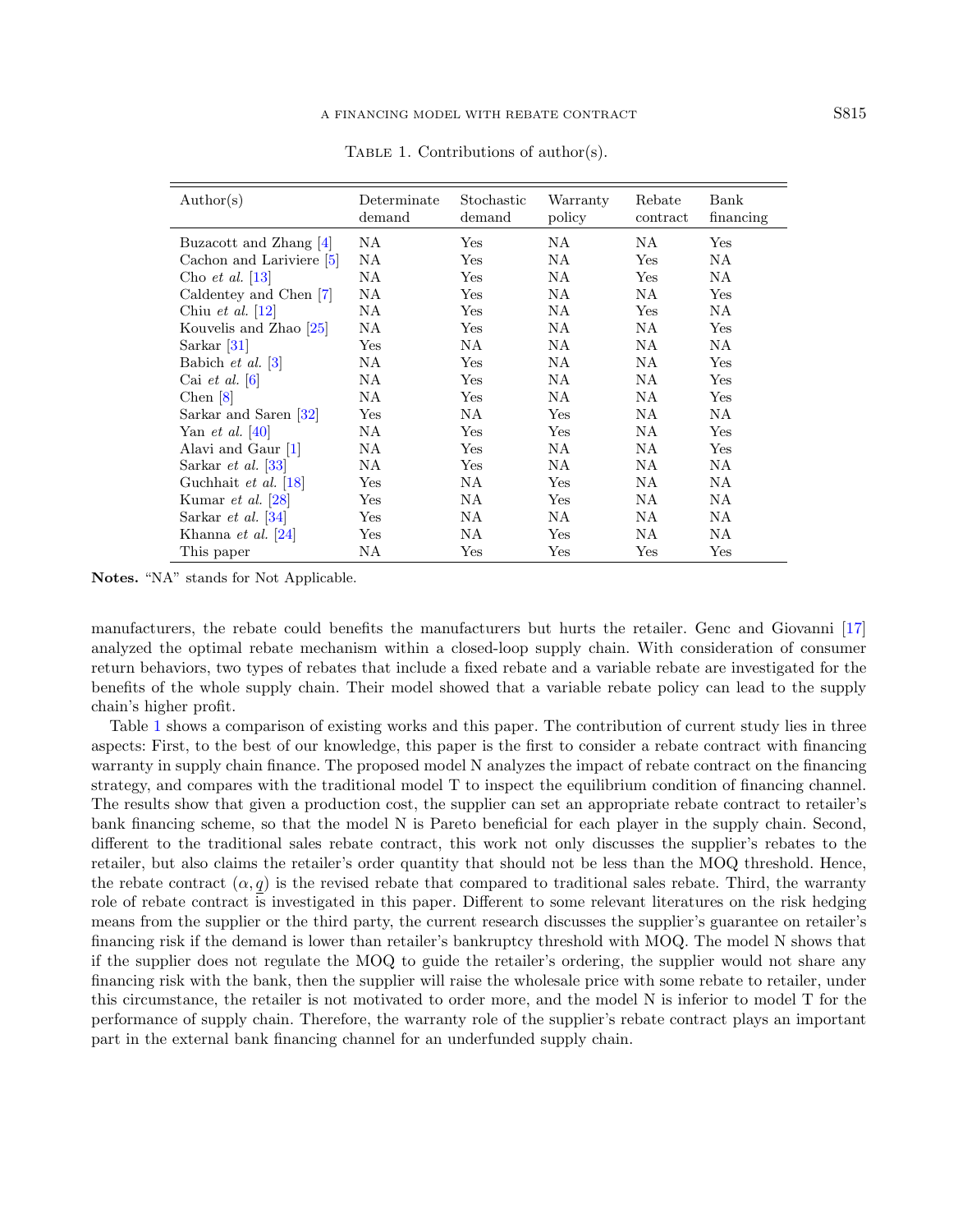$S816$  J. ZHAN



(b) The model N

<span id="page-5-1"></span>Figure 1. Comparison between two financing models. (a) The model T. (b) The model N.

# 3. Problem definition, notation, and assumptions

# <span id="page-5-0"></span>3.1. Problem definition

This model is concerned with a two-echelon supply chain with a brand supplier (denoted by S, referred to herein as "he") and a capital-constrained retailer (denoted by R, referred to herein as "she") who buys a single type of product from the supplier and sells to a stochastic retailing market. Under the traditional financing model (Model T), the supplier sets a wholesale price. The capital-constrained retailer could borrow fund for procurement from the bank, she bears the credit risk by herself and naturally limits the loan amount.

Besides the borrowing capital by model T, the retailer could raise capital from a FSI of the supplier. The role of the FSI is similar to the supplier's bank partner in the case of lending capital to his customers. For the convenience of study, the FSI of supplier can be considered as an external partner bank in this paper, who cooperates with the supplier and offers the capital-constrained retailer an innovative supply chain financing solution (Model N). Under model N, the supplier forces the retailer to purchase an ordering quantity that is not less than a Minimum Ordering Quantity (MOQ), rebates the retailer for every excess selling quantity over MOQ, and promises to share credit risk only when the market is so depressed that retailer's selling revenue is below the bankruptcy level of the MOQ. Figure [1](#page-5-1) displays the comparison between two financing models. Under the two financing schemes, the supplier and retailer play a Stackelberg game, where the supplier is the leader and first makes the wholesale price, and retailer is the follower to decide the optimal order quantity. Different to model T, the supplier sets the wholesale price according to a given rebate contract and shares a part of bank credit risk under model N.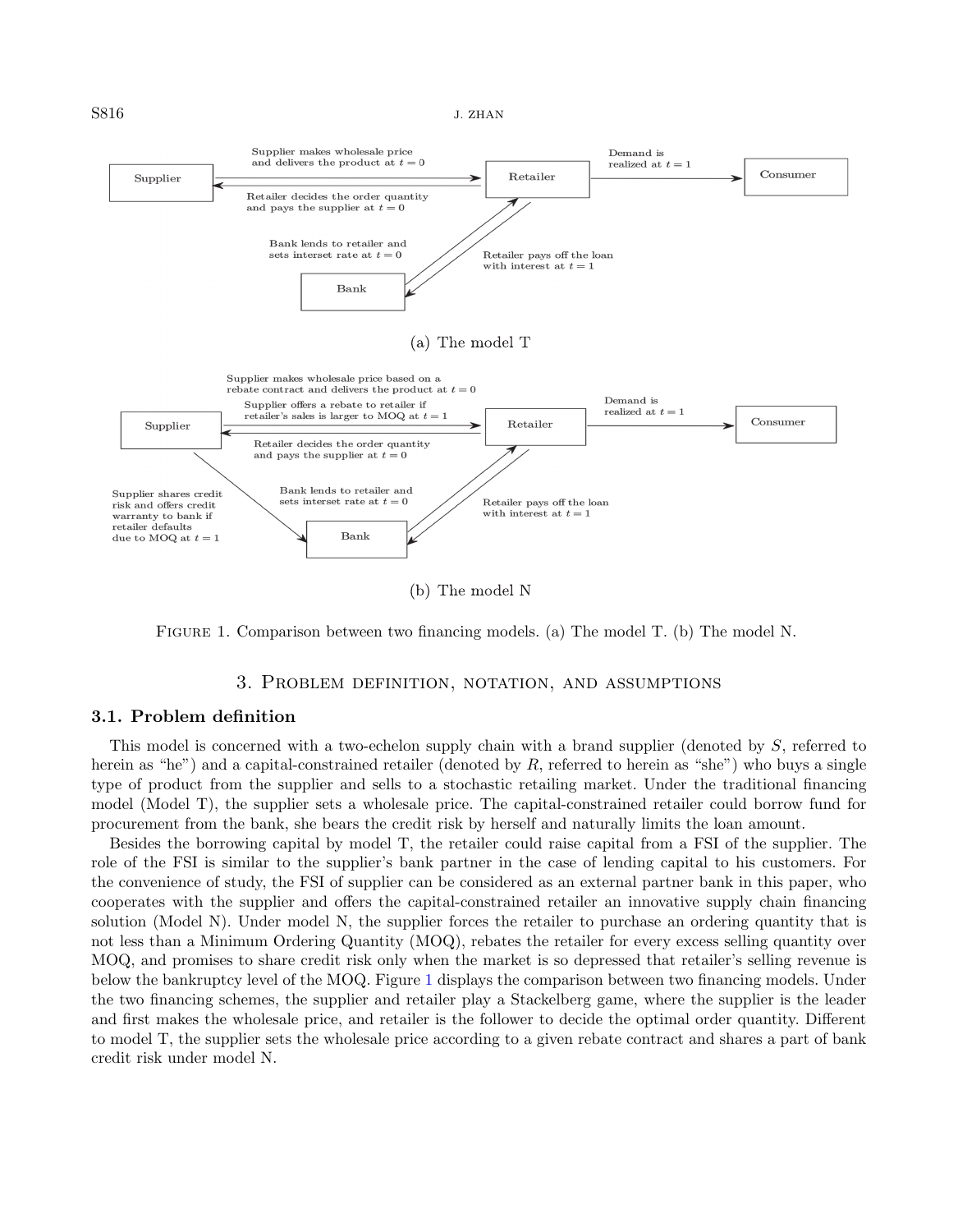# 3.2. Notations

# 3.2.1. For the retailer

The notations of decision variables and parameters for the capital-constrained retailer are as follows:

#### Decision variables

- $q_T$  retailer's order quantity under traditional financing model T (units)
- $q_N$  retailer's order quantity under the new financing model N (units)
- $q_I$  retailer's optimal order quantity in an integrated supply chain (units)

# Parameters

- p retailer's retailing price for per unit  $(\frac{1}{2})$ unit)
- $\pi_r$  retailer's profit under model T (\$)
- $\Pi_r$  retailer's profit under model N (\$)

# 3.2.2. For the supplier

The notations of decision variables and parameters for the supplier are as follows:

### Decision variables

- $w_T$  supplier's wholesale price per unit under model T (\$/unit)
- $w_N$  supplier's wholesale price per unit under model N (\$/unit)

#### Parameters

- q minimum ordering quantity (MOQ) in supplier's rebate contract (units)
- $\alpha$  rebate rate for every excess selling quantity over MOQ (\$/unit)
- c production cost per unit  $(\frac{1}{2})$ unit)
- $\pi_s$  supplier's profit under model T (\$)
- $\Pi_s$  supplier's profit under model N  $(\$)$

# 3.2.3. Other notations

- $r_T$  bank's financing rate under model T ( $\sqrt{(time)}$ )
- $r_N$  bank's financing rate under model N ( $\sqrt{(time)}$ )
- $r_f$  bank's risk-free interest rate (\$/(time\$)
- $\pi_b$  bank's profit under model T (\$)<br>  $\Pi_b$  bank's profit under model N (\$)
- bank's profit under model  $N$  (\$)
- $\pi_I$  supply chain's profit under model T (\$)
- $\Pi_I$  supply chain's profit under model N (\$)<br>D denotes a random market demand, which
- D denotes a random market demand, which is a nonnegative variable and defined on  $(0, +\infty)$ <br>  $f(\cdot)$  the probability density function of D and  $f(\cdot) > 0$
- the probability density function of D and  $f(\cdot) > 0$
- $F(\cdot)$  the cumulative distribution function
- $F^{-1}$ the inverse function of the distribution function
- $\bar{F}(\cdot)$  the complementary cumulative distribution function
- h(·) failure rate,  $h(\cdot) = f(\cdot)/\bar{F}(\cdot)$
- $H(\cdot)$  generalized failure rate,  $H(\cdot) = (\cdot)h(\cdot)$
- $\mathbb{E}(\cdot)$  mathematical expectation
- $x^+$ maximum value of  $x$  and 0

# 3.3. Assumptions

- (1) The bank has access to abundant funds and resides in a competitive financing market, that is, the expected profit of bank is zero. The risk-free interest rate  $r_f$  is normalized to zero.
- (2) The supplier has sufficient capital to produce and cover the retailer's ordering and the retailer has none initial budget for procurement. The bank credit is the sole channel to alleviate the dilemma of retailer's capital shortage, and the retailer has no other investment opportunity besides retail business.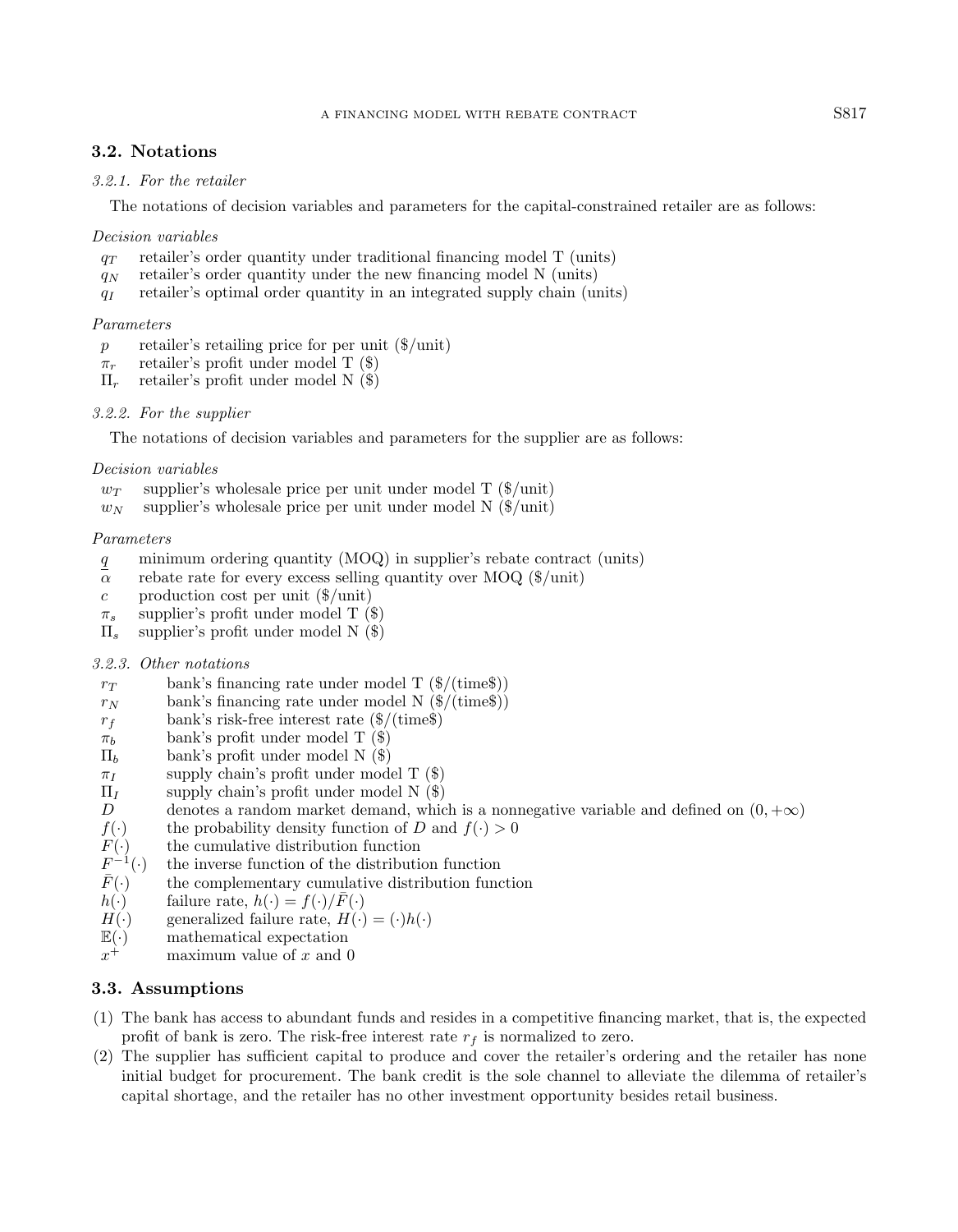### $S818$  J. ZHAN

- (3) The retailer has limited liability  $(e.g., [8, 25, 42], etc.),$  $(e.g., [8, 25, 42], etc.),$  $(e.g., [8, 25, 42], etc.),$  $(e.g., [8, 25, 42], etc.),$  $(e.g., [8, 25, 42], etc.),$  $(e.g., [8, 25, 42], etc.),$  $(e.g., [8, 25, 42], etc.),$  that is, if the retailer can not pay off the loan and interest, she declares bankruptcy and repays all the realized revenue and defaults the remaining portion of the bank credit obligation.
- (4) The retailing price  $p$  is normalized to be one. Each player's selling price should be larger than his/her cost for per unit, that is,  $c \leq w_T \leq \frac{1}{1+r_T}$  and  $c + \alpha \leq w_N \leq \frac{1}{1+r_T}$ .
- (5) Neither a salvage value nor a return policy for unsold units is considered in our model. Either party of supply chain is risk-neutral and the information asymmetry is neglected during the transaction between the supplier and retailer.
- (6) The demand distribution has an increasing failure rate, that is, both  $h(x)$  and  $H(x)$  are increasing with x. This assumption is to ensure the existence of optimal solutions that is a common assumption in previous literature  $(e.g., [23, 25, 29], etc.).$  $(e.g., [23, 25, 29], etc.).$  $(e.g., [23, 25, 29], etc.).$  $(e.g., [23, 25, 29], etc.).$  $(e.g., [23, 25, 29], etc.).$  $(e.g., [23, 25, 29], etc.).$  $(e.g., [23, 25, 29], etc.).$
- (7) The sales season is short and the time is assumed to be one unit, such as one quarter, one month, one week, etc.

# <span id="page-7-3"></span><span id="page-7-1"></span>4. Equilibrium analysis

<span id="page-7-0"></span>This section inspects the equilibrium strategies between the supplier and the retailer when only one financing model (Model T or Model N) is viable, and analyze how the financing model influences the decisions of both the supplier and the retailer.

# 4.1. Traditional bank financing service (Model T)

Under model T, the supplier will neither require retailer to make a minimum ordering, nor share any bank credit risk if retailer is bankruptcy. Thus, the model T is similar to the classic newsvendor model. As Figure [1a](#page-5-1) shows, the sequence of events is as follows.

At the beginning of sales season (time  $t = 0$ ), the supplier makes the wholesale price  $w_T$  and then retailer decides her order quantity  $q_T$ . Due to the shortage of procurement capital, the retailer borrows from the bank and the bank sets the financing rate  $r<sub>T</sub>$  from the balance between payment and expected revenue. At the same time, after receiving the payment of product, the supplier delivers the product to retailer. At the end of sales season (time  $t = 1$ ), the demand is realized and retailer settles accounts and repays the bank of her loan and interest. If retailer is insolvent, the bank bears the credit risk. As a result, the retailer's ordering decision is derived from following equation:

<span id="page-7-4"></span>
$$
\max_{q_T \ge 0} \quad \pi_r = \mathbb{E} \left[ \min \left( D, q_T \right) - w_T q_T \left( 1 + r_T \right) \right]^+ \tag{4.1}
$$

<span id="page-7-2"></span>
$$
Subject to (s.t.) \quad \mathbb{E} \min\left[\min\left(D, q_T\right), w_T q_T \left(1 + r_T\right)\right] = w_T q_T,\tag{4.2}
$$

and the supplier's problem is

$$
\max_{w_T \in \left[c, \frac{1}{1+r_T}\right]} \pi_s = (w_T - c) q_T. \tag{4.3}
$$

The left side of equation [\(4.2\)](#page-7-1) is the bank's expected gainings from the retailer, and the right side is retailer's loan that bank offers. Under the perfect competitive market, the bank's expected profit is zero, which implies that the cost of bank credit is identical to that retailer takes her own capital given that she has enough fund. With backward induction, we can solve each participant's decision problem and give the equilibrium strategy as following.

**Lemma 4.1.** Under model T, (1) the capital-constrained retailer's optimal order quantity  $q_T^*$  is uniquely given by  $\bar{F}(q_T^*)(1-H(q_T^*))=c$ ; (2) the supplier's wholesale price is  $w_T^*=\bar{F}(q_T^*)$ ; (3) bank's interest rate  $r_T^*$  is the unique solution of  $w_T^* q_T^* r_T^* = \int_0^{w_T^* q_T^* (1+r_T^*)} F(x) dx$ .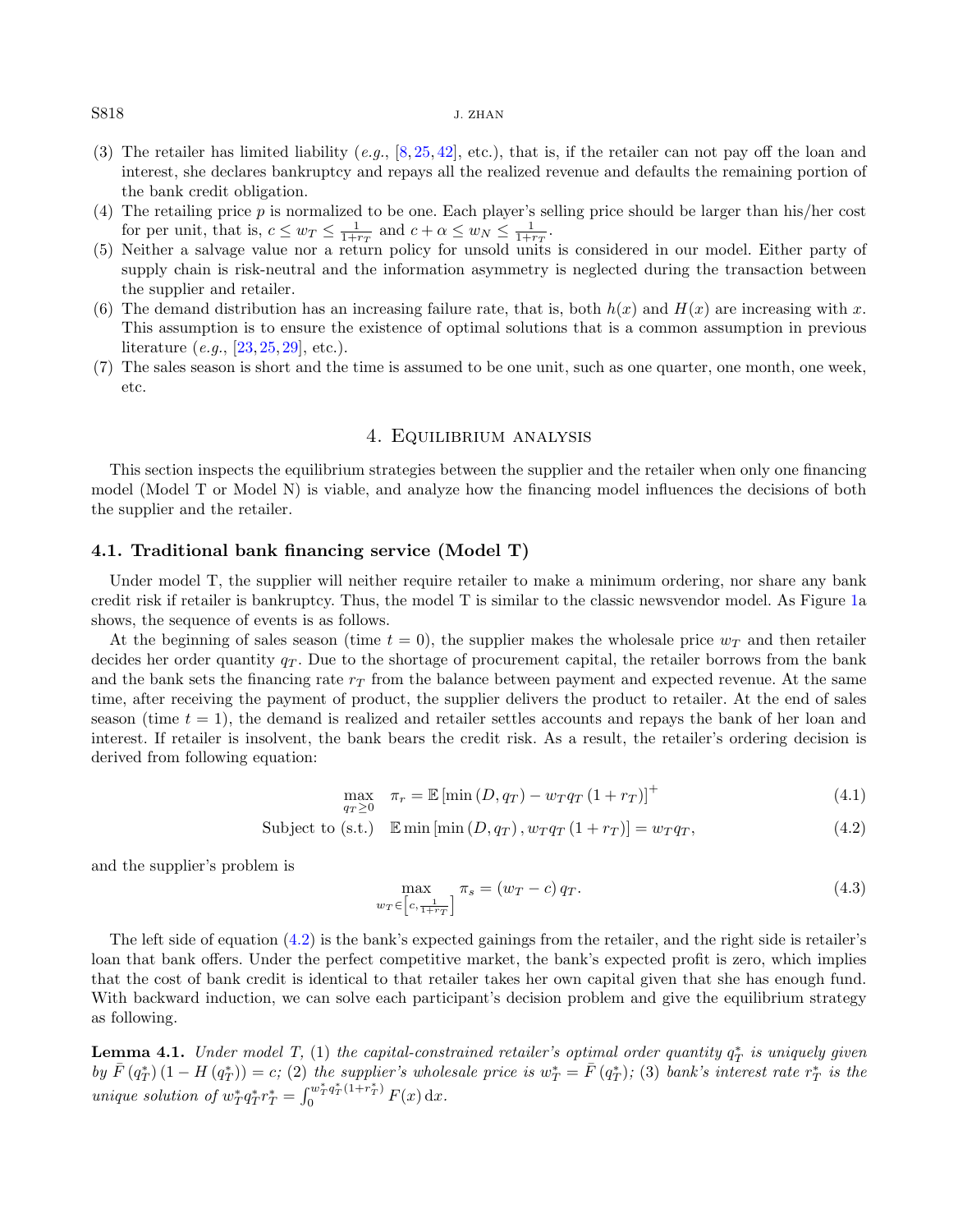Lemma [4.1](#page-7-2) reflects that the retailer's ordering and supplier's pricing decisions are identical to those results under the newsvendor model with no budget constraint. Just as [\[7\]](#page-24-4), because a competitive financial market leads to a zero profit of bank and allows the supply chain to operate in the same way that the retailer has no capital constraints, so the retailer makes an order quantity just as under the classic newsvendor model. Under this case, the optimal expected profits of retailer and supplier are

<span id="page-8-3"></span><span id="page-8-2"></span>
$$
\pi_r = q_T^* F(q_T^*) - \int_0^{q_T^*} F(x) \, dx. \tag{4.4}
$$

<span id="page-8-4"></span><span id="page-8-0"></span>
$$
\pi_s = \left(\bar{F}\left(q_T^*\right) - c\right)q_T^*.\tag{4.5}
$$

# 4.2. New bank financing with rebate contract (Model N)

Different to model T, model N offers a mechanism in which the supplier encourages not only the retailer to sell product but also the partner bank to lend capital to the retailer by sharing part of credit risk.

Under model N, the retailer makes an order quantity  $q_N$  that is not less than q, and she borrows a loan of  $w_N q_N$  from bank, and the principle and interest of loan should be  $w_N q_N (1 + r_N)$ , which is the bankruptcy threshold of retailer. If the retailer's revenue is lower than  $w_N q_N (1 + r_N)$ , then retailer is bankrupt and default. Obviously, the retailer's bankruptcy threshold level  $w_N q_N (1+r_N) \geq w_N q (1+r_N)$ . Only when market demand D is lower than  $w_N q(1+r_N)$ , the supplier will compensate the bank with financing guarantee fund  $w_N q(1+r_N) - D$ . Otherwise, the supplier will not provide any warranty for the financing risk between retailer and bank. Thus, the supplier stipulates a MOQ q for retailer and will be responsible for this part of credit risk  $w_N q(1 + r_N)$ . On the other hand, in order to motivate the retailer to promote the sales, the supplier rebates the retailer with an  $\alpha$  for each excess sales over MOQ. So, the retailer will obtain additional rewarding  $\alpha \left[\min(D, q_N) - q\right]^+$ . The framework of model N can be illustrated by Figure [1b](#page-5-1), and the sequence of events is as following.

At time  $t = 0$ , the supplier signs a rebate contract  $(\alpha, q)$  with retailer, and then sets the wholesale price  $w_N$  that is correlated to that rebate contract. Then, after observing the procurement information, the retailer makes her order quantity  $q_N$  and borrows the loan of  $w_N q_N$  from the bank. Meanwhile, the bank calculates the financing rate  $r_N$  under the competitive finance market, and offers the loan to the retailer. After receiving the retailer's payment, the supplier distributes the product. At time  $t = 1$ , the demand is realized and each participant checks the profit as: the retailer gains the incoming from the sales market and reward of excess sales over  $q$  (*i.e.*,  $\alpha \left[\min(D, q_N) - q\right]^+$ ), and repays the bank of her loan and interest. If the retailer's total property could not pay back her debts, the retailer declares bankrupt and pays the whole equity to bank. The supplier pays the sales award to retailer and offers a compensation of  $[w_N q(1 + r_N) - D]$ <sup>+</sup> to bank. The bank collects the repayments from retailer and supplier, and make a loss if the repayments are less than  $w_N q_N (1 + r_N)$ . Therefore, the retailer's problem can be written as:

$$
\max_{q_N \ge q} \quad \Pi_r = \mathbb{E} \left[ \min(D, q_N) + \alpha(\min(D, q_N) - q)^+ - w_N q_N (1 + r_N) \right]^+ \tag{4.6}
$$

$$
\text{s.t.} \quad \mathbb{E}\min\left[\min(D,q_N) + \alpha\left(\min(D,q_N) - \underline{q}\right)^+ + \left(w_N\underline{q}(1+r_N) - D\right)^+, w_Nq_N(1+r_N)\right] = w_Nq_N. \tag{4.7}
$$

Note that, if  $w_N q_N (1 + r_N) \ge D$ , then supplier will not share the credit risk, in this case, when  $D \ge q$  and  $D+\alpha(D-q) \leq w_N q_N(1+r_N) \left(i.e.,\, q \leq D \leq \frac{w_N q_N(1+r_N)+\alpha q_N}{1+\alpha}\right)$  $\frac{(1+r_N)+\alpha q}{1+\alpha}$ , the retailer's incoming is less than her loan and interest  $w_N q_N (1 + r_N)$ , which makes her go bankruptcy and defaults. So, let  $\theta = \frac{w_N q_N (1 + r_N) + \alpha q_N}{1 + \alpha}$  $\frac{1+\alpha}{1+\alpha}$ , the bank's problem in equation [\(4.7\)](#page-8-0) can be reduced as follows:

<span id="page-8-1"></span>
$$
w_N q_N r_N = \begin{cases} (1+\alpha) \int_q^\theta F(x) dx + \int_{w_N}^q (1+r_N) q_N F(x) dx, & q \le w_N q_N (1+r_N), \\ \int_{w_N}^{w_N (1+r_N) q_N} F(x) dx, & q_N \ge q > w_N q_N (1+r_N), \end{cases}
$$
(4.8)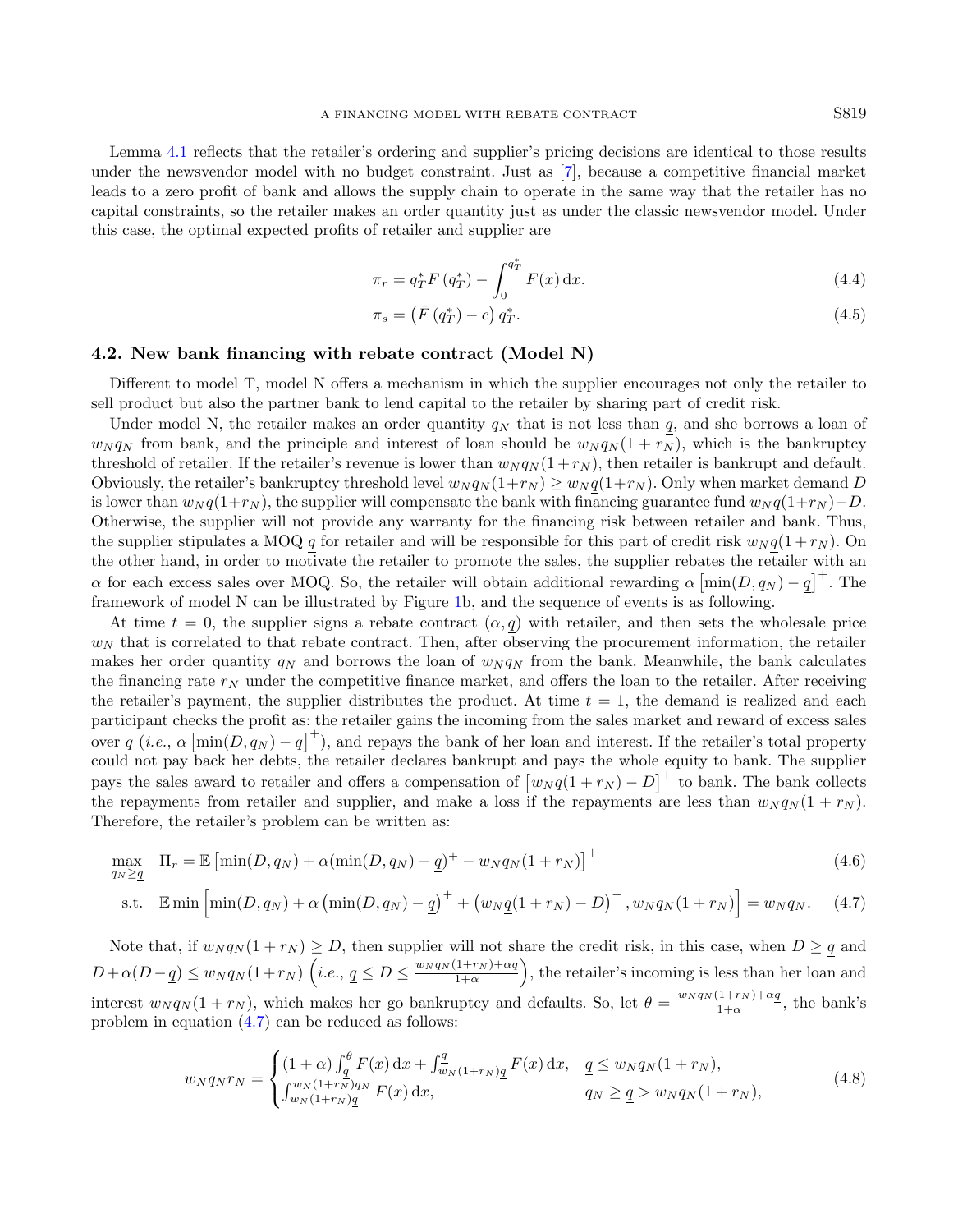and the supplier's problem is

<span id="page-9-3"></span><span id="page-9-2"></span><span id="page-9-0"></span>
$$
\max_{c+\alpha \le w_N \le \frac{1}{1+r_N}} \Pi_s = \mathbb{E}\left[ (w_N - c)q_N - \alpha \left( \min(D, q_N) - \underline{q} \right)^+ - \left( w_N \underline{q} (1+r_N) - D \right)^+ \right]. \tag{4.9}
$$

To solve each participant's decision problem, we first examine the existence of optimal solution to bank's interest rate and supplier's wholesale price.

**Lemma 4.2.** Given a rebate contract  $(\alpha, q)$ , (1) If  $\Pi_r \geq 0$ , the bank credit is feasible and there exists a positive  $r_N$  for bank's decision problem; (2) supplier's profit  $\Pi_s$  is a concave function of  $w_N$ .

Lemma [4.2](#page-9-0) shows that for a given rebate contract, the bank can set a feasible interest rate for financing the retailer, and the supplier can find an optimal wholesale price, which satisfies the first order condition of equation [\(4.9\)](#page-9-1). Applying the backward induction method, Proposition [4.3](#page-9-2) summarizes the optimal decisions under model N.

Let  $\widehat{q_N}$  is uniquely solved by  $\bar{F}(q_N) \left[1 - (1+\alpha)H(q_N) + (1+\alpha)(1+r_N^*)h(q_N)qF\left(w_N^*(1+r_N^*)q\right)\right] = c,$ Proposition [4.3](#page-9-2) characterizes each player's equilibrium strategy.

**Proposition 4.3.** Under model N with a rebate contract  $(\alpha, q)$ , (1) If  $\widehat{q}_R > q$ , the optimal operational decisions are  $(q_N^*, w_N^*) = (\widehat{q_N}, (1+\alpha)\bar{F}(\widehat{q_N}))$  and the bank sets the interest rate  $r_N^*$  which is the unique positive root of equation (1.8) (2) If  $\widehat{q_N} \leq q$  the optimal decision is  $(q^*, w^*, r^*) = (q, 1, 0)$ equation [\(4.8\)](#page-8-1). (2) If  $\widehat{q_N} \leq \underline{q}$ , the optimal decision is  $(q_N^*, w_N^*, r_N^*) = (\underline{q}, 1, 0)$ .

Proposition [4.3](#page-9-2) shows that under model N, each participant's operational strategy is dependent on supplier's rebate contract. If the MOQ  $q$  is larger to some extent, the retailer is compelled to make the order amount that equals q even when demand is small, then supplier will fix a highest price that equals to retail price, and bank's financing interest rate is zero. The intuitive explanation is that supplier enhances the buyer's ordering threshold and deprives all the retailer's profit, which is identical to that supplier performs a direct-sales plan and sells the product to consumer by himself. Thanks to his abundant fund, the supply chain has no capital constraints and the bank will not offer the financing service. Therefore, improving the MOQ level may lead to retailer's loss. Proposition [4.3](#page-9-2) also shows that the rebate contract impacts the retailer's order plan and supplier's pricing strategy. The following Corollary [4.4](#page-9-3) characterizes the impact of two exogenous variables  $\alpha$  and  $\underline{q}$  on  $(q_N^*, w_N^*)$ .

Corollary 4.4. (1)  $\frac{\partial q_N^*}{\partial \alpha} \leq 0$ ,  $\frac{\partial q_N^*}{\partial q} \geq 0$ ; (2)  $\frac{\partial w_N^*}{\partial \alpha} \geq 0$ ,  $\frac{\partial w_N^*}{\partial q} \leq 0$ .

Corollary [4.4](#page-9-3) shows that retailer's order quantity and supplier's wholesale price have an opposite effect with  $\alpha$  (or q). Given a MOQ q, the retailer's order quantity is decreasing with rebate rate  $\alpha$ , while supplier's optimal price increases with  $\alpha$ . And fixed a rebate rate  $\alpha$ , retailer's order quantity increases with q, while the wholesale price decreases with q.

Under model N, the profits of retailer and supplier can be further simplified as follows:

<span id="page-9-5"></span><span id="page-9-4"></span>
$$
\Pi_r = (1 - w_N^*) q_N^* - \int_{w_N^* (1 + r_N^*)}^{q_N^*} F(x) dx + \alpha \left[ (q_N^* - \underline{q}) - \int_{\underline{q}}^{q_N^*} F(x) dx \right]. \tag{4.10}
$$

$$
\Pi_s = (w_N^* - c) q_N^* - \int_0^{w_N^*(1 + r_N^*)\underline{q}} F(x) dx - \alpha \left[ \left( q_N^* - \underline{q} \right) - \int_{\underline{q}}^{q_N^*} F(x) dx \right]. \tag{4.11}
$$

Intuitively, under model N, the supplier offers a rebate contract to incentive the retailer to make a larger selling, and shares a partial credit risk with the bank if the demand is small. As a leader in the game, the supplier should naturally set a higher wholesale price to offset his payment of rebates for the retailer and financing guarantee for the bank. Nevertheless, a higher wholesale price  $(e.g., w_N = 1)$  could lead to a zero profit for the retailer, thus the retailer should refuse to accept model N, and could choose model T instead if traditional financing channel is also viable. Therefore, next section further examines the value of model N for both retailer, supplier and the whole supply chain.

<span id="page-9-1"></span>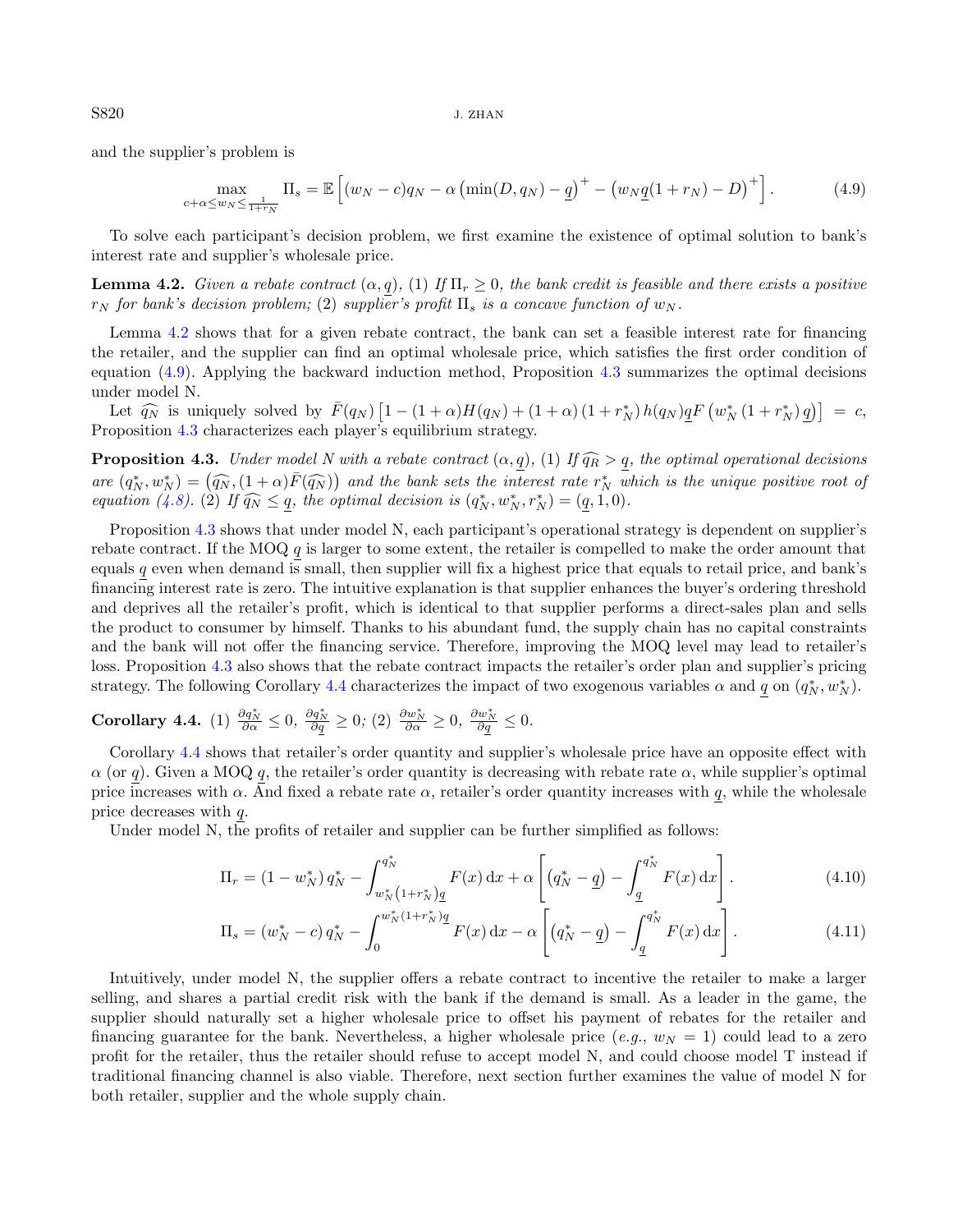#### A FINANCING MODEL WITH REBATE CONTRACT S821

# <span id="page-10-1"></span>5. The value of new financing policy

<span id="page-10-0"></span>As mentioned before, without considering the competition between two financing models, under model N, the supplier could set a high MOQ in rebate contract and draws all of supply chain profit. However, when two financing models are viable, the players have to consider the competition between two financing models, and choose the right financing model to maximize their profits. To study the role and the value of new financing policy in the supply chain, this section compares model N with model T, inspects how each participant chooses the right financing model, and shows there exists a Pareto Zone in which model N outperforms model T for each party in supply chain.

# 5.1. Comparisons of participant's equilibrium strategy

This subsection compares the retailer's ordering and supplier's pricing strategies under models T and N as follows.

Let  $\underline{\tilde{q}} = \frac{\bar{F}^{-1}(\frac{1}{1+\alpha})}{1+r_N^*} > 0$  and  $\tilde{\alpha} = \frac{1}{1-(1+r_N^*)F(w_N^*(1+r_N^*)\underline{q})} - 1 > 0$ , the comparison between retailer's ordering strategies is concluded in Lemma [5.1.](#page-10-1)

**Lemma 5.1.** (1) Given an  $\alpha \ge 0$  in rebate contract, if  $\alpha = 0$ , then  $q_N^* \ge q_T^*$ ; If  $\alpha > 0$ , then  $q_N^* < q_T^*$  with  $q < \tilde{q}$ and  $q_N^* \ge q_T^*$  with  $q \ge \tilde{q}$ . (2) Given a  $q \ge 0$  in rebate contract, if  $q = 0$ , then  $q_N^* \le q_T^*$ ; If  $q_N^* > q \ge 0$ , then  $q_N^* \geq q_T^*$  with  $0 \leq \alpha \leq \tilde{\alpha}$  and  $q_N^* < q_T^*$  with  $\alpha > \tilde{\alpha}$ ; If  $q_N^* = q > 0$ , then  $q_N^* \geq q_T^*$ .

<span id="page-10-2"></span>Lemma [5.1](#page-10-1) suggests that retailer's order quantity under model N depends on a given rebate contract. If the supplier does not provide rebate reward for retailer's excess sales ( $\alpha = 0$ ), then a positive MOQ level motivates the retailer to make a larger quantity under model N than that under model T. While the supplier sets a positive rebate rate in contract, only with the MOQ that is larger to some threshold  $\tilde{q}$ , the retailer will be initiated to order more product. As far as the MOQ level is concerned, if MOQ is low  $(q = 0)$ , then the retailer makes a lower ordering than model T although the supplier offers rebates to retailer. If MOQ is medium  $(q_N^* > q > 0)$ , as long as supplier's rebate rate is not large to some extent  $(\alpha \leq \tilde{\alpha})$ , the retailer's order amount is larger than that under model T. In special, if MOQ is so high that compels the retailer to make ordering which equals  $q$ , the supplier could set sales amount from the view of the integrated supply chain, and  $q$  will be larger than  $q_7^*$  $(e.g., \underline{q} = q_I > q_T^*)$ . Therefore, under the traditional bank financing service, the supplier can use rebate contract to enhance retailer's order quantity. If the retailer wants to get a higher rebate rate from supplier, she should face a greater sales pressure and undertakes a larger MOQ amount.

Next, Lemma [5.2](#page-10-2) concludes a comparison of supplier's optimal wholesale price between two financing models as follows.

# **Lemma 5.2.** Under model N, if  $\alpha = 0$ , then  $w_N^* \leq w_T^*$ ; If  $\alpha \geq \tilde{\alpha} > 0$ , then  $w_N^* \geq w_T^*$ .

Lemma [5.2](#page-10-2) implies that in the case that the supplier requires retailer's ordering to be not less than MOQ but provides none rebate rewards to retailer, the wholesale price should be lower under model N than that under model T, so that the retailer will be encouraged to make a larger order quantity. If the supplier pays some rewards to encourage retailer's sales, then he should make a higher price to the retailer to offset this part of payment. Lemma [5.1](#page-10-1) shows that if  $\alpha \geq \tilde{\alpha}$ , whatever the MOQ is, the supplier's pricing strategy leads to retailer's lower ordering under model T.

# 5.2. Comparisons of participant's profit

This subsection analyzes each player's financing choice between two models by comparing the profits of capital-constrained retailer and supplier respectively.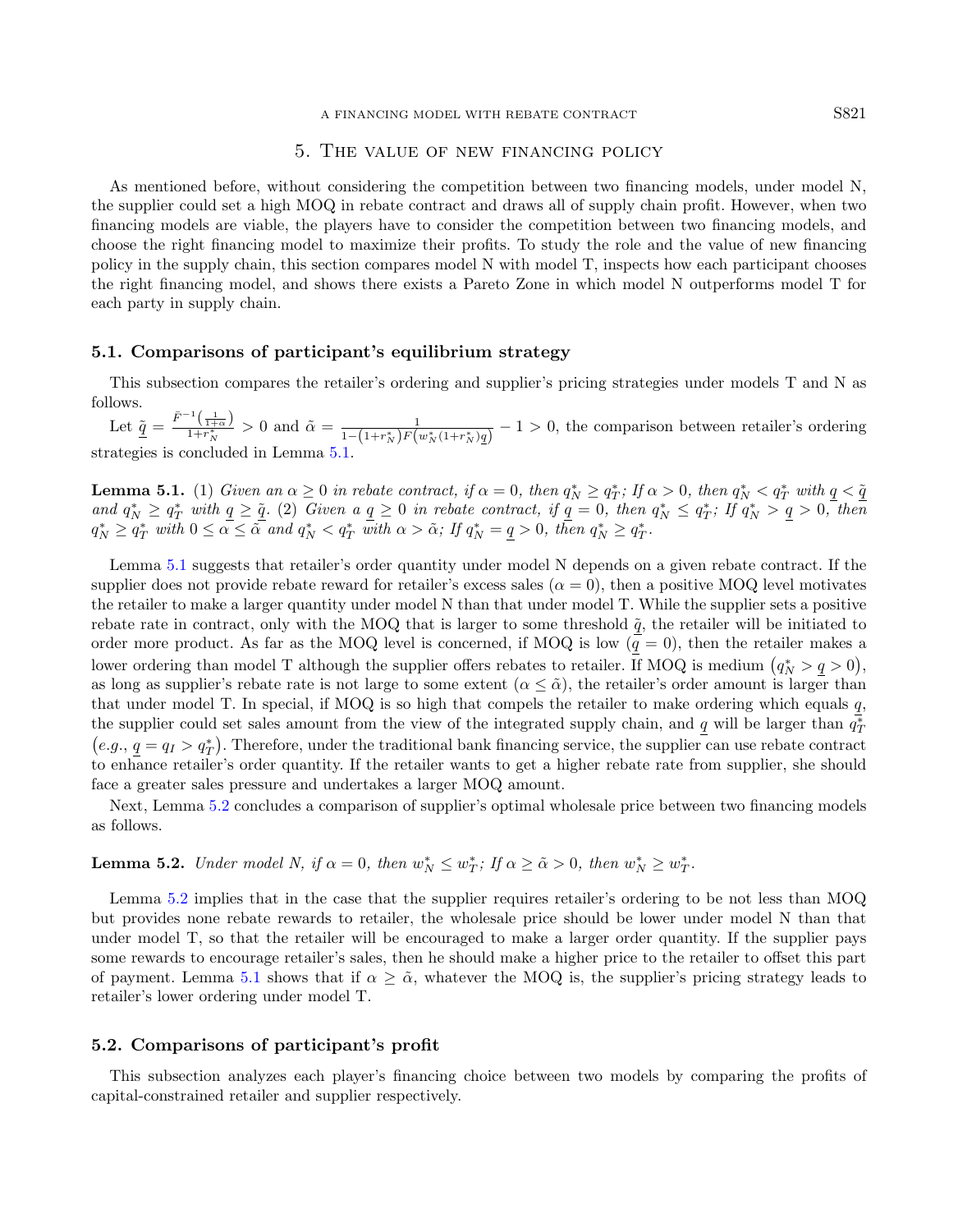### <span id="page-11-0"></span> $S822$  J. ZHAN

# 5.2.1. Comparison of retailer's profit

From the above Lemmas [5.1](#page-10-1) and [5.2,](#page-10-2) retailer's optimal quantity and supplier's wholesale price are dependent on the given rebate contract  $(\alpha, q)$ . The value of new financing strategy on retailer could be further analyzed by comparing retailer's profit that is demonstrated in equation [\(4.4\)](#page-8-2) under model T and equation [\(4.10\)](#page-9-4) under model N. For ease of explanation, fix the MOQ  $q$  as an exogenous variable and analyze the impact of  $\alpha$  on retailer's profit. Let  $X(\alpha, \underline{q}) = \alpha \left[ q_N^* F(q_N^*) - \underline{q} - \int_q^{q_N^*} F(x) dx \right] + \int_0^{w_N^*(1+r_N^*)^*} F(x) dx$ , the following proposition concludes the comparison of retailer's profit.

**Proposition 5.3.** (1) If  $q_N^* > q > 0$ , then  $\Pi_r \geq \pi_r$  with condition that  $\alpha < \tilde{\alpha}$  and  $X(\alpha, q) \geq 0$ , and  $\Pi_r < \pi_r$ with condition that  $\alpha \geq \tilde{\alpha}$  and  $\bar{X}(\alpha, \underline{q}) < 0$ . (2) If  $q_N^* = \underline{q}$ , then  $\Pi_r < \pi_r$ .

The fist part of Proposition [5.3](#page-11-0) shows that when the supplier gives a low or median MOQ threshold and a small rebate rate  $\alpha$ , the model N will betters off than model T for retailer. Note that, contrary to common sense, if the rebate rate  $\alpha$  is lower to some extent (*i.e.*, combined with Corollary [4.4,](#page-9-3)  $X(\alpha, q) \geq 0$  implies  $\alpha$ is lower than some level), the retailer will be more favorable under new financing strategy. The cause is that the wholesale price is increasing with respect to  $\alpha$ , which directly impairs the retailer's order quantity and profit. However, if the supplier raises MOQ to be a high level, which leads to the retailer facing a strict order requirement  $(q_N^* = q)$ , then retailer's profit is zero under model N, and she will abandon the rebate contract and prefers model T to finance her procurement.

<span id="page-11-1"></span>Corollary 5.4. (1) If 
$$
\alpha = 0
$$
, then  $\Pi_r > \pi_r$ . (2) If  $\underline{q} = 0$ , then  $\Pi_r > \pi_r$  if and only if  $\alpha > \frac{q_T^* F(q_T^*) - \int_0^{q_T^*} F(x) dx}{q_N^* F(q_N^*) - \int_0^{q_N^*} F(x) dx} - 1$ .

<span id="page-11-2"></span>Corollary [5.4](#page-11-1) demonstrates the comparison of retailer's profit with two special cases in model N. If the supplier does not offer rebate rewards to retailer, Lemma [5.2](#page-10-2) shows that the supplier makes a lower wholesale price, which results in retailer's larger order quantity under new financing scheme, then retailer's profit is larger than that under model T. While if the supplier does not give any minimum threshold for retailer's ordering, Lemma [5.1](#page-10-1) shows that the retailer will order less than that under traditional financing channel, then the retailer prefers model N only with a high rebate rate. Therefore, Corollary [5.4](#page-11-1) further suggests that compared to rebate rate  $\alpha$ , the MOQ in rebate contract impacts retailer's ordering more significantly and plays a more important role in retailer's choice of financing schemes.

### 5.2.2. Comparison of supplier's profit

Similar to the comparison of retailer's profit, the supplier's profits under two models are compared with the assumption that MOQ is given as a constant and the effect of  $\alpha$  in rebate contract is examined. The payoff of supplier is given in equations [\(4.5\)](#page-8-3) and [\(4.11\)](#page-9-5) under model T and model N separately. Let  $\check{\alpha}$  =  $-\frac{\left(\bar{F}(q_T^*)-c\right)q_T^*-\left(\bar{F}(q_N^*)-c\right)q_N^*+\int_0^{w_N^*}\left(1+r_N^*\right)q_N^*}{\left(\frac{c_N^*}{c_N^*}+\int_0^{w_N^*}\left(1+r_N^*\right)q_N^*}\right)}$ 

 $\frac{q^*_N F(q^*_N) - q - \int_q^{q^*_N} F(x) dx}{q^*_N F(q^*_N) - q - \int_q^{q^*_N} F(x) dx}$ , the results are summarized in the next Proposition [5.5.](#page-11-2)

**Proposition 5.5.** (1) Given a MOQ level  $\underline{q}$  such that  $q_N^* > \underline{q} > 0$ , if  $X(\alpha, \underline{q}) \ge 0$ , then  $\Pi_s \le \pi_s$ ; If  $X(\alpha, \underline{q}) < 0$ , then  $\Pi_s \geq \pi_s$  if and only if  $\alpha \geq \check{\alpha}$ . (2) If  $q_N^* = q$ , then  $\Pi_s > \pi_s$ .

Proposition [5.5](#page-11-2) reveals that, if the supplier gives a low and medium MOQ, then model N with a higher rebate rate outperforms model T for the supplier. So, the impact of  $\alpha$  on the supplier shows an opposite impact of  $\alpha$ on retailer (see Prop. [5.3\)](#page-11-0). Because under new financing scheme, a higher rebate rate leads to a higher wholesale price (see Lem. [5.2\)](#page-10-2), and the supplier enhances the selling price to offset the payment of retailer's rebate rewards and the warranty fund for the bank credit financing risk. Thus, the supplier would like to set a high rebate rate for his own benefit in the rebate contract under model N. In addition, a much high MOQ level results in supplier's maximum profit, because in this case, the supplier will get the payoff of the integrated supply chain.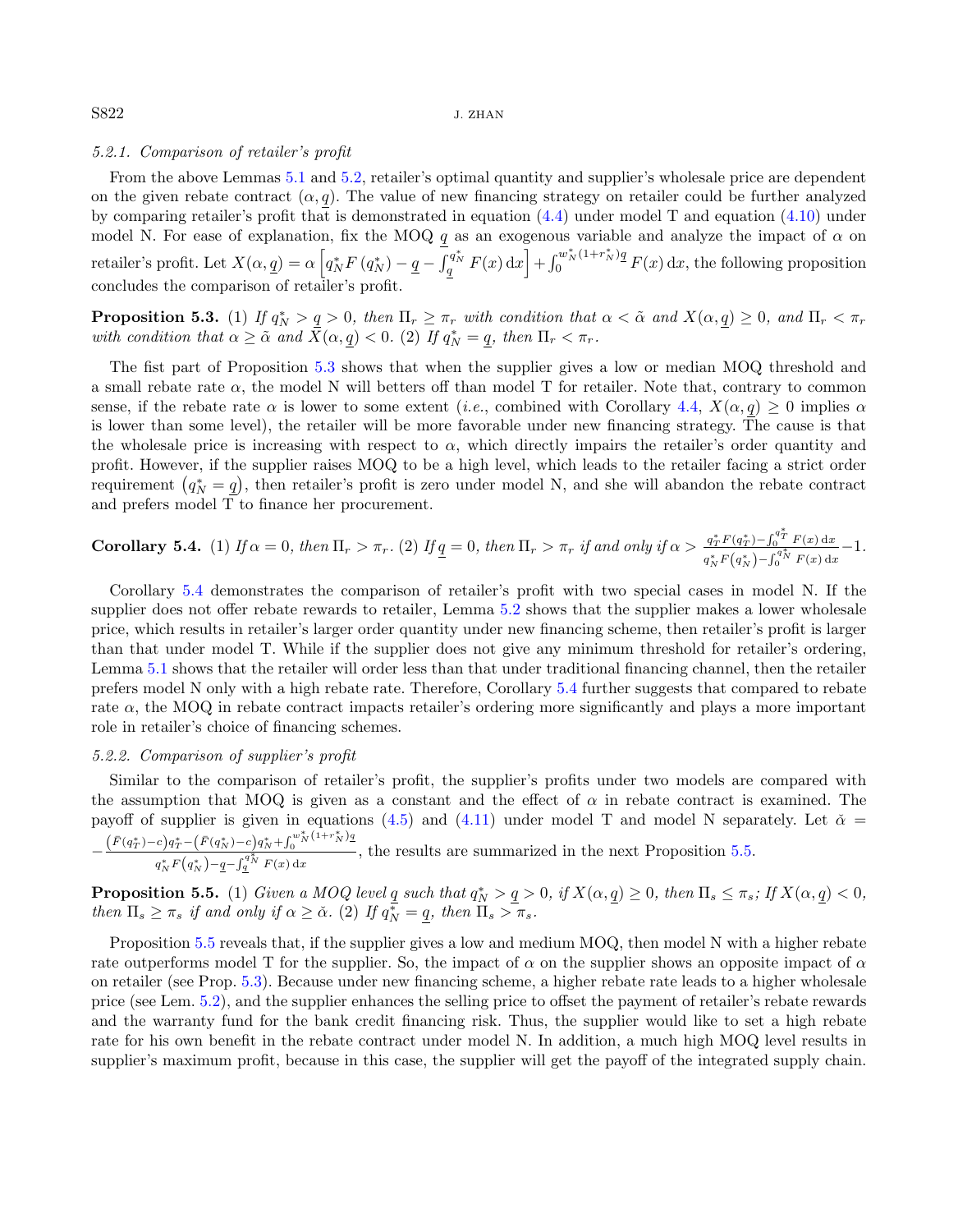<span id="page-12-1"></span>Corollary 5.6. If  $\alpha = 0$  or  $q = 0$ , then  $\Pi_s \leq \pi_s$ .

Corollary [5.6](#page-12-1) shows that either the rebate rate or MOQ threshold to be zero is not beneficial for the supplier under model N. That is to say, in order to get more payoffs than the gainings under model T, the supplier should formulate a rebate contract in retailer's financing scheme which includes a positive MOQ level and a positive rebate rate  $\alpha$ . Besides traditional financing policy for the capital-constrained retailer, the supplier will improve his own profit by offering some rewards to retailer's sales and meanwhile requiring some minimum order quantity.

# 5.3. The Pareto zone of new financing policy

In the above subsection, model N shows an inconsistent impact on retailer's profit and supplier's profit, so whether there exists an effective zone that model N is Pareto beneficial for both the retailer and the supplier in the supply chain? To answer this question, this subsection first examines how model N affects the performance of the entire supply chain, and then discusses the benefit of each player. Thanks to that bank earns zero in the competitive finance market, the whole supply chain's profit under two models are written as follows.

<span id="page-12-4"></span><span id="page-12-3"></span>
$$
\pi_I = \pi_r + \pi_s = (1 - c)q_T^* - \int_0^{q_T^*} F(x) \, dx.
$$
\n(5.1)

<span id="page-12-5"></span>
$$
\Pi_I = \Pi_r + \Pi_s = (1 - c)q_N^* - \int_0^{q_N^*} F(x) \, dx.
$$
\n(5.2)

<span id="page-12-2"></span>**Proposition 5.7.** Given  $a \neq 0$ , if  $\alpha \leq \tilde{\alpha}$ , then  $\Pi_I \geq \pi_I$ .

Proposition [5.7](#page-12-2) indicates that model N can create new value to the entire supply chain if the optimal quantity under new financing policy is larger than that under model T. Combined Lemma [5.1,](#page-10-1) a suitable rebate contract that is provided from supplier can initiate retailer to make a larger ordering and then improves the profit of whole supply chain. Suppose that the MOQ  $q$  is given so high that the retailer makes an order equaling to  $q$ , then the supplier should set  $q = q_I \ge q_T^*$  and gets an optimal profit of the integrated supply chain. Subsequently, the MOQ is very important to the performance of supply chain with a capital-constrained retailer.

Next, whether model N benefits the individual player in the supply chain besides of the entire supply chain  $\int q_N^*$  $\int_0^w N^{*}(1+r_N^*)g$ 

is investigated. Let 
$$
\overline{\alpha} = \min \left( \tilde{\alpha}, \frac{q_N^* F(q_N^*) - q_T^* F(q_T^*) - \int_{q_T^*}^{q_N^*} F(x) dx + \int_0^{w_N^* (1 + r_N^*)^2} F(x) dx}{\frac{q - q_N^* F(q_N^*) + \int_q^{q_N^*} F(x) dx}{\frac{q}{q - q_N^* F(q_N^*) + \int_q^{q_N^*} F(x) dx}{\frac{q}{q - q_N^* F(q_N^*) + \int_q^{q_N^*} F(x) dx}{\frac{q}{q - q_N^* F(q_N^*) + \int_q^{q_N^*} F(x) dx}{\frac{q}{q - q_N^* F(q_N^*) + \int_q^{q_N^*} F(x) dx}{\frac{q}{q - q_N^* F(q_N^*) + \int_q^{q_N^*} F(x) dx}{\frac{q}{q - q_N^* F(q_N^*) + \int_q^{q_N^*} F(x) dx}{\frac{q}{q - q_N^* F(q_N^*) + \int_q^{q_N^*} F(x) dx}{\frac{q}{q - q_N^* F(q_N^*) + \int_q^{q_N^*} F(x) dx}{\frac{q}{q - q_N^* F(q_N^*) + \int_q^{q_N^*} F(x) dx}{\frac{q}{q - q_N^* F(q_N^*) + \int_q^{q_N^*} F(x) dx}{\frac{q}{q - q_N^* F(q_N^*) + \int_q^{q_N^*} F(x) dx}{\frac{q}{q - q_N^* F(q_N^*) + \int_q^{q_N^*} F(x) dx}{\frac{q}{q - q_N^* F(q_N^*) + \int_q^{q_N^*} F(x) dx}{\frac{q}{q - q_N^* F(q_N^*) + \int_q^{q_N^*} F(x) dx}{\frac{q}{q - q_N^* F(q_N^*) + \int_q^{q_N^*} F(x) dx}{\frac{q}{q - q_N^* F(q_N^*) + \int_q^{q_N^*} F(x) dx}{\frac{q}{q - q_N^* F(q_N^*) + \int_q^{q_N^*} F(x) dx}{\frac{q}{q - q_N^* F(q_N^*) + \int_q^{q_N^*} F(x) dx}{\frac{q}{q - q_N^* F(q_N^*) + \int_q^{q_N^*} F(x) dx}{\frac{q}{q - q_N^* F(q_N^*) + \int_q^{q_N^*} F(x) dx}{\frac{q}{q - q_N^* F(q_N^*) + \int_q^{q_N^*}
$$

 $\int_{q}^{q_N} F(x) dx$  and  $\underline{\alpha} = \check{\alpha}$ , the following proposition concludes the results.

**Proposition 5.8.** Given a  $\underline{q}$  such that  $q_N^* > \underline{q} > 0$ , if  $\underline{\alpha} < \overline{\alpha}$  and  $U(\alpha) > 0$ , then there exists a Pareto zone of  $[\alpha, \overline{\alpha}]$ , in which model N outperforms model T for all the players.

Since all the players prefer to choose model N rather than model T within the above Pareto zone, the supplier should have the incentive to offer model N to the retailer and creates new value to individual and the entire supply chain. However, the existence of Parezo zone depends on the condition with  $\alpha < \overline{\alpha}$ , which is impacted by MOQ  $q$  and the supplier's production cost  $c$ . The next section examines how  $q$  and  $c$  affect the evolution of Pareto zone.

# 6. Numerical examples and sensitivity analysis

<span id="page-12-0"></span>This section presents some numerical examples to verify and extends the analysis in previous sections, and illustrates the impacts of rebate contract on supplier's pricing strategy and retailer's order decision, as well as the payoffs for each participant under different financing models. In addition, the sensitivity analysis is performed to illustrate the combined effect of production cost and rebate contract on the evolution of Pareto zone of equilibrium financing models, which benefits both parties in financing contract.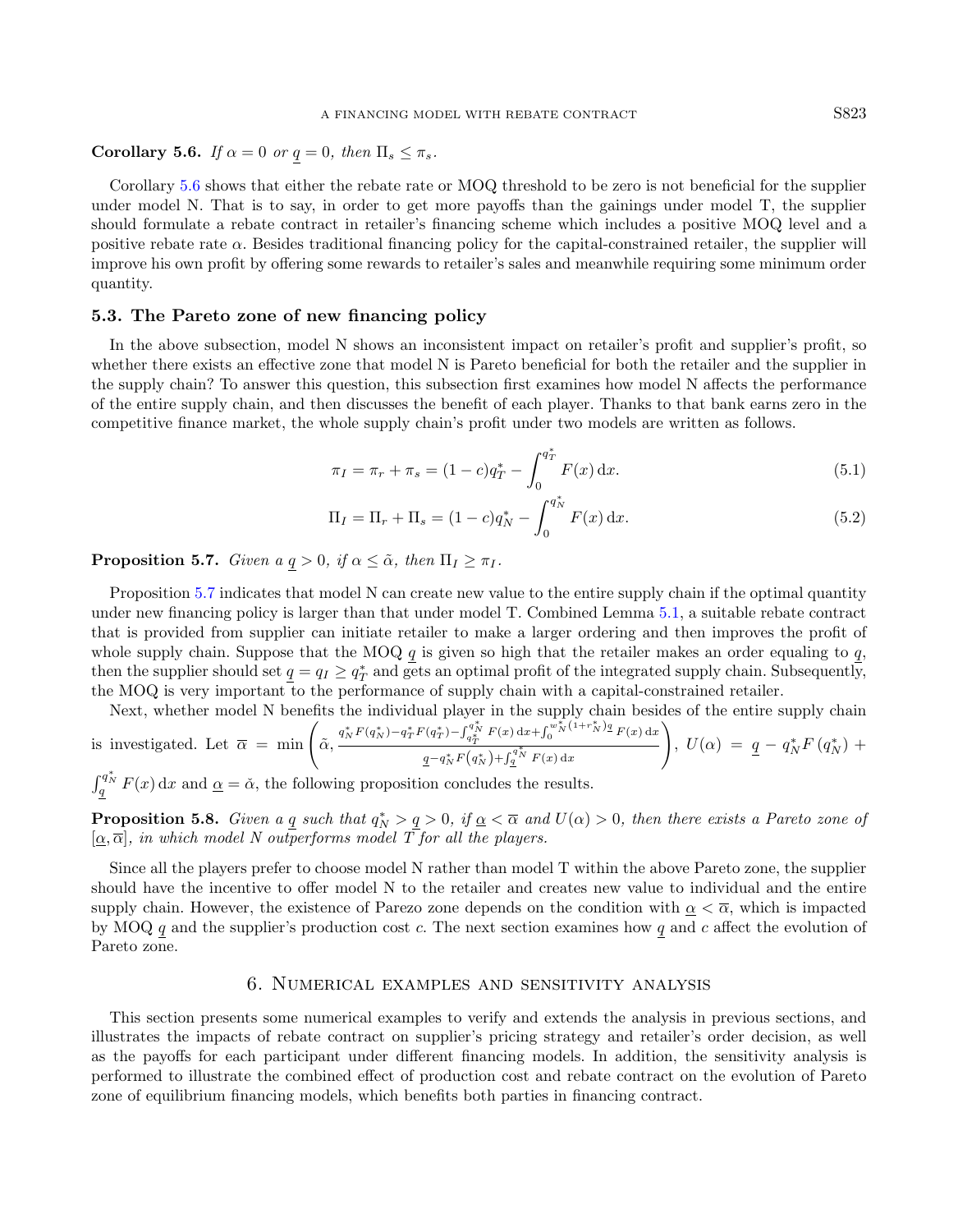<span id="page-13-0"></span>

FIGURE 2. The impact of  $\alpha$  on the retailer's optimal order quantity.

# 6.1. Numerical examples

Example 1: set the market demand follows an exponential distribution with mean value of 100 units, the cumulative function is  $F(x) = 1 - \exp(-x/100)$ , the product cost per unit  $c = $0.1/\text{units}$ . Under model T, the players' optimal decisions are  $q_T^* = 78.15$  units,  $w_T^* = $0.4577/\text{unit}$  and each party's profit is  $\pi_r = $18.4581$ and  $\pi_s$  = \$27.9557, the integrated supply chain's profit is  $\pi_I$  = \$46.4139. Assume the MOQ threshold  $q =$  $0$  (or 50, 100) units under model N, the impacts of rebate  $\alpha$  on retailer's optimal order quantity and supplier's wholesale price are plotted as Figures [2](#page-13-0) and [3,](#page-14-0) and the impacts of  $\alpha$  on retailer's profit and supplier's profit are separately plotted as Figures [4](#page-14-1) and [5.](#page-15-0)

Figure [2](#page-13-0) shows that under model N, retailer's optimal order quantity is decreasing with the rebate rate  $\alpha$  in a given rebate contract, which is consistent with Corollary [4.4.](#page-9-3) Relative to the optimal order quantity under model T, the retailer will make a lower ordering if the supplier does not set any MOQ under new financing policy. While given a median MOQ (e.g.,  $q = 50$ ), a small rebate rate  $\alpha$  (e.g.,  $\alpha \leq 0.25$ ) will improve retailer's order quantity, otherwise, retailer's order quantity will decrease. If the MOQ is high to some level (e.g.,  $q = 100$ ), then the retailer's order is larger than the MOQ level with a small rebate rate  $\alpha$  (e.g.,  $\alpha \leq 0.1$ ). With increasing the rebate rate, the supplier rises the wholesale price, and then the retailer is not motivated to order more than MOQ, in this case, the retailer faces much sales pressure from supplier's regulation.

Figure [3](#page-14-0) illustrates that the supplier's wholesale price increases with rebate rate  $\alpha$ , when  $q = 0$ , the wholesale price under model N is larger than that under model T. If the MOQ is median (e.g.,  $q = 50$ ), the supplier will set a higher price with  $\alpha \geq 0.07$ . And if the MOQ is high (e.g.,  $q = 100$ ), the supplier sells to retailer at the highest price, this result verifies Proposition [4.3.](#page-9-2)

Figure [4](#page-14-1) plots the impact of rebate rate on retailer's profit. As a whole, the retailer's profit is deceasing with  $\alpha$ . Given  $q = 0$ , that is, the supplier does not exert any pressure on retailer's ordering, a higher rebate rate leads to a lower profit of the retailer under model N, which is contrary to the common sense that a higher rebate rate initiates retailer to make a larger order and get more profit. Because the supplier offers a high rebate rewards to retailer and meanwhile sets a high wholesale price, which constraints retailer's order quantity, thus, the retailer's profit is lower than that under model T. While, if  $q = 50$  units (or 100), the model N benefits the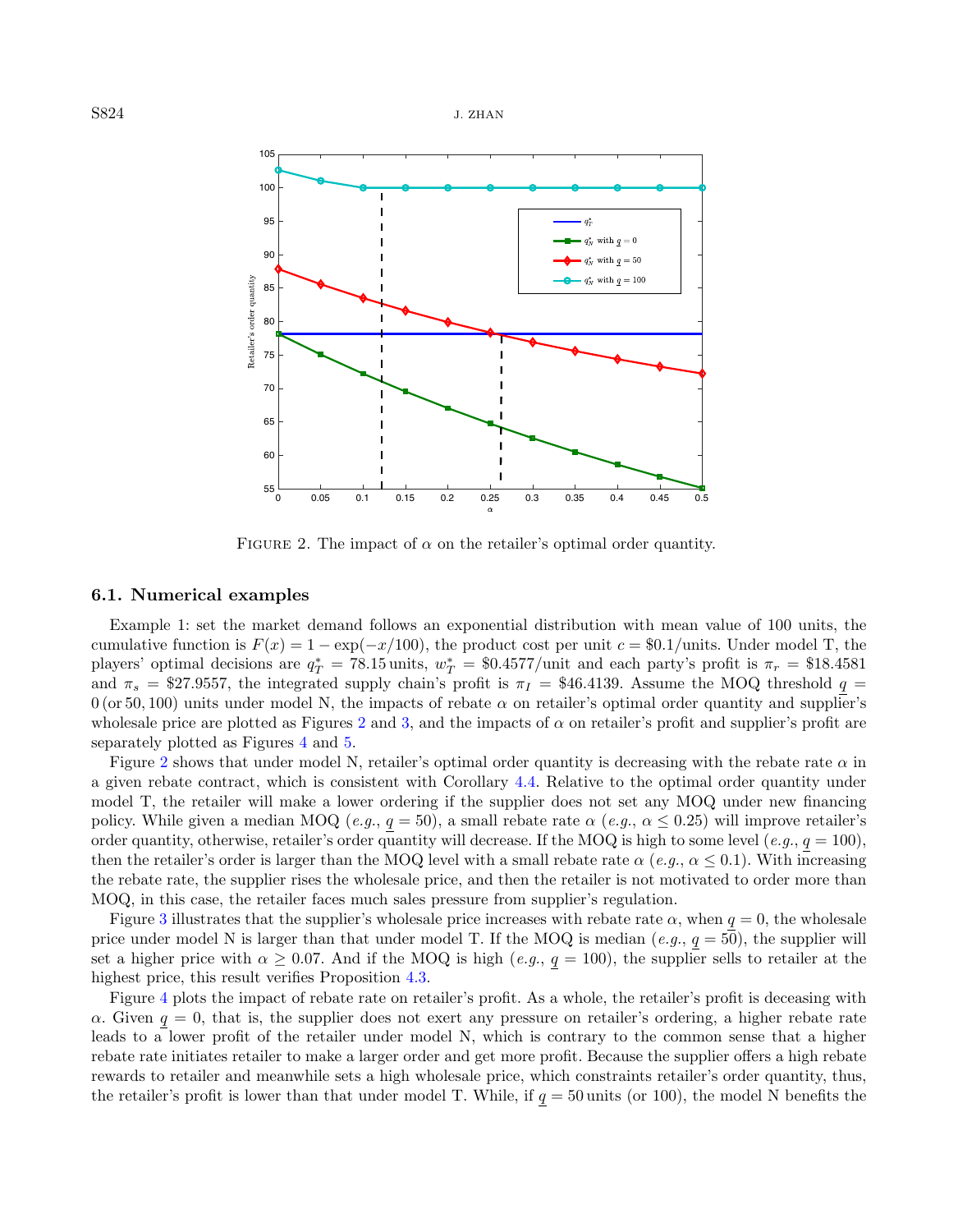<span id="page-14-0"></span>

FIGURE 3. The impact of  $\alpha$  on the supplier's wholesale price.



<span id="page-14-1"></span>FIGURE 4. The impact of  $\alpha$  on the retailer's profit.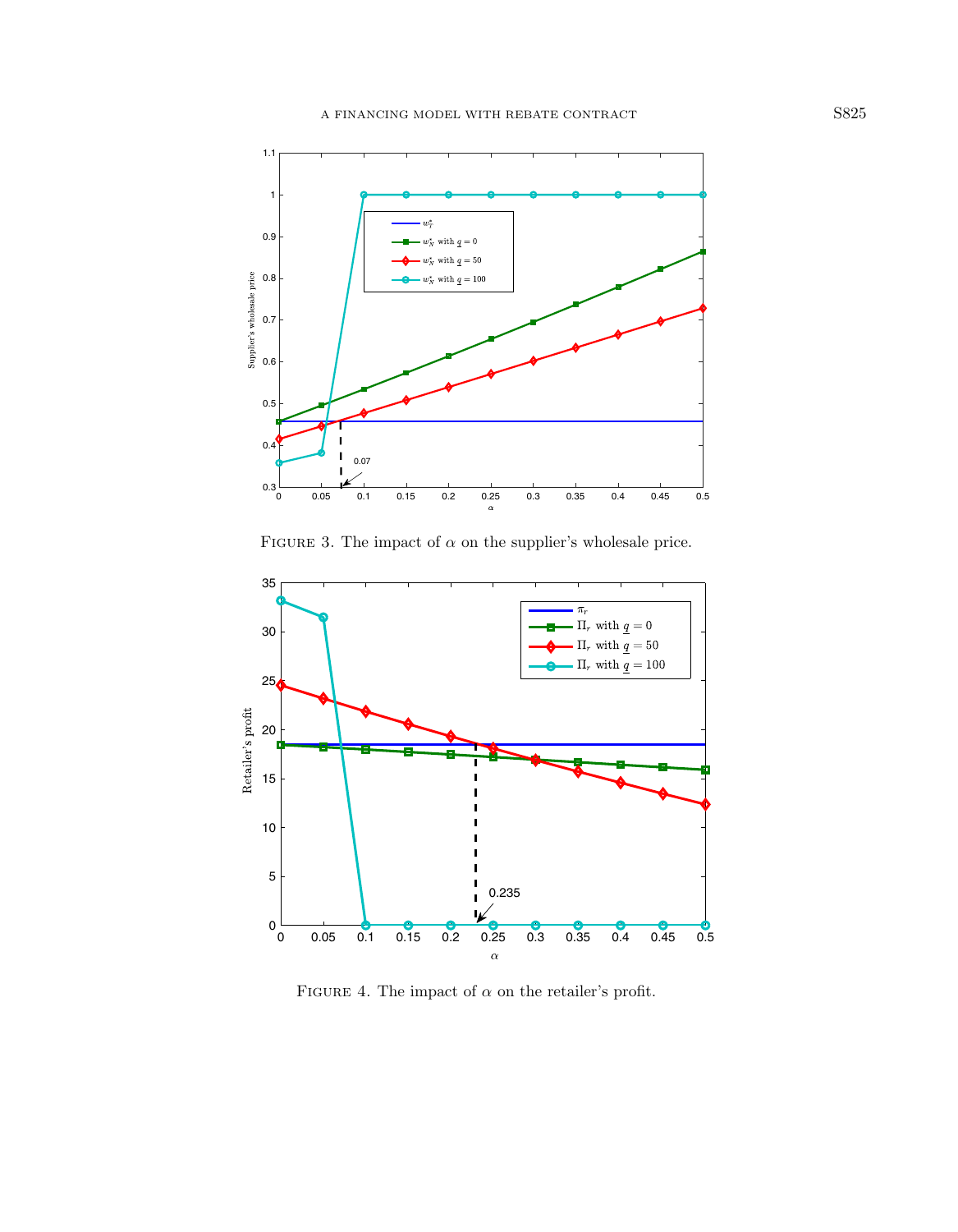

<span id="page-15-0"></span>FIGURE 5. The impact of  $\alpha$  on the supplier's profit.

retailer with  $\alpha \leq 0.235$  (or  $\alpha \leq 0.075$ ), thus, when the rebate rate is lower rather than larger than some level, the retailer will prefer new financing policy to traditional bank financing channel.

As shown in Figure [5,](#page-15-0) the supplier's profit increases with rebate rate  $\alpha$  if  $q > 0$ . Compared with the profit under model T, the supplier's profit is less than that under model T, and a larger rebate rate leads to a lower profit of the supplier. Hence, the supplier is willing to set some positive MOQ to guide retailer's ordering. When  $q = 50$  units, the supplier favors new financing policy with the rebate rate  $\alpha \geq 0.218$ , and larger  $\alpha$  is set, more profit the supplier gets. This result is just opposite with the impact of  $\alpha$  on retailer's profit. Moreover, with  $q = 100$  units and  $\alpha \geq 0.1$ /units, the supplier gets the largest profit that is identical to the whole supply chain's profit.

Example 2: set the market demand follows an exponential distribution with mean value of 100 units, the cumulative function is  $F(x) = 1 - \exp(-x/100)$ , the product cost per unit  $c = $0.1/\text{units}$ . Under model T, the players' optimal decisions are  $q_T^* = 78.15 \text{ units}$ ,  $w_T^* = \$0.4577/\text{unit}$  and each party's profit is  $\pi_r =$ \$18.4581 and  $\pi_s =$  \$27.9557, the integrated supply chain's profit is  $\pi_l =$  \$46.4139. Assume the rebate rate  $\alpha = 0$  (or 0.3, 0.5)/units under model N, the impacts of MOQ level q on retailer's optimal order quantity and supplier's wholesale price are plotted as Figures  $6$  and  $7$ , and the impacts of  $q$  on retailer's profit and supplier's profit are illustrated as Figures [8](#page-17-0) and [9.](#page-18-0)

Figure [6](#page-16-0) shows the impact of q on the retailer's order decision. When the supplier does not offer any rebate rewards to retailer's excess sales  $(\alpha = 0)$ , the retailer's order quantity is increasing with the term of MOQ level, and it is always larger than the order quantity under model T. While if given a positive rebate rate (e.g.,  $\alpha = 0.3$ ) or 0.5), the retailer will be encouraged to make a larger order amount when the MOQ is not less than some threshold (e.g.,  $q \ge 52$  or 65). That is to say, with some certain rebate rate  $\alpha$ , the supplier should formulate a MOQ level that is higher to some extent, so that the rebate contract will motivate the retailer to make a larger order quantity than her ordering under model T. Thus, the Proposition [4.3](#page-9-2) and Corollary [4.4](#page-9-3) are verified.

Figure [7](#page-16-1) illustrates that if the MOQ does not make retailer's order that is consistent with MOQ, in order to increase retailer's order quantity, the supplier should reduce the wholesale price with increasing the MOQ level.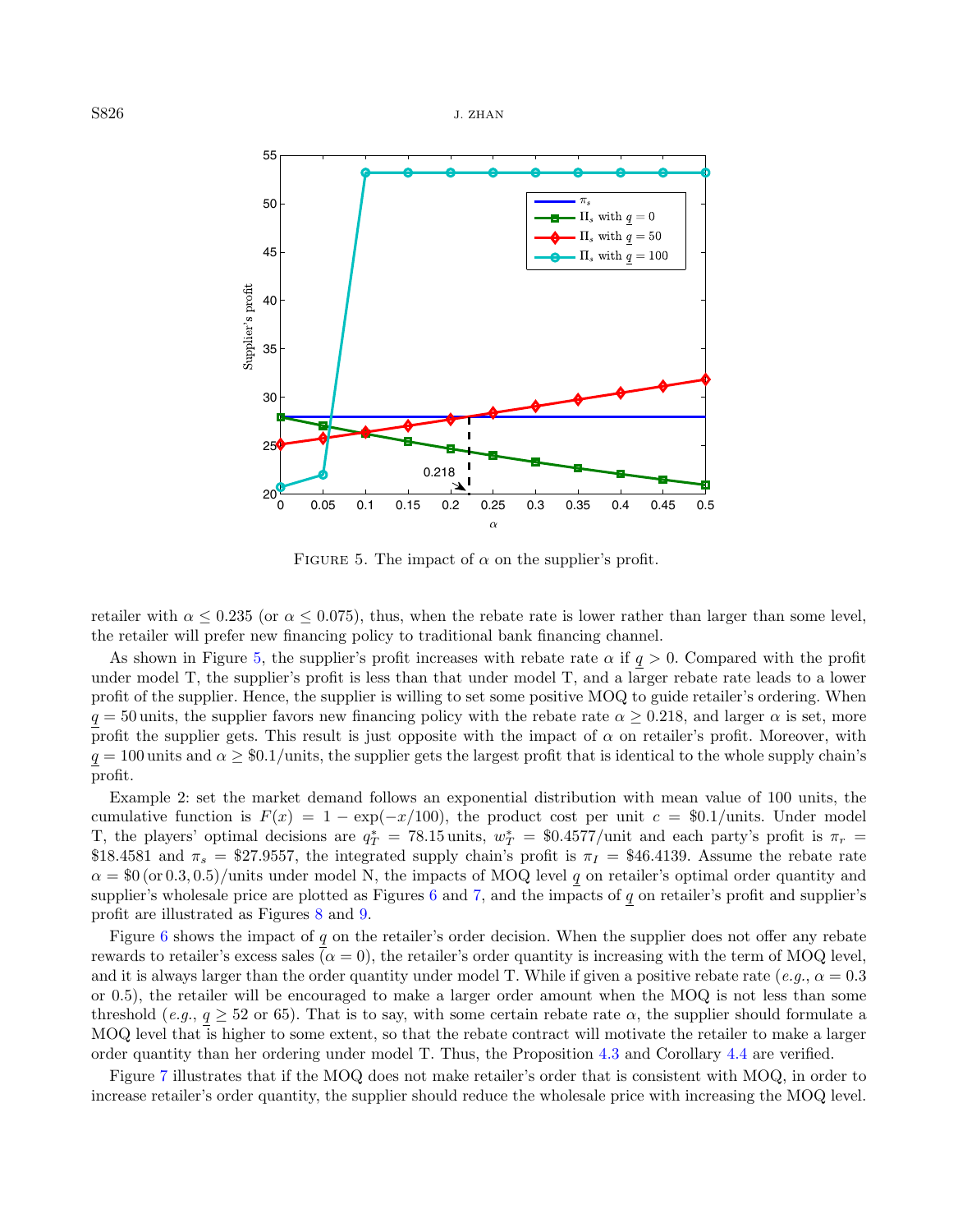<span id="page-16-0"></span>

FIGURE 6. The impact of  $q$  on the retailer's optimal order quantity.

<span id="page-16-1"></span>

FIGURE 7. The impact of  $\underline{q}$  on the supplier's wholesale price.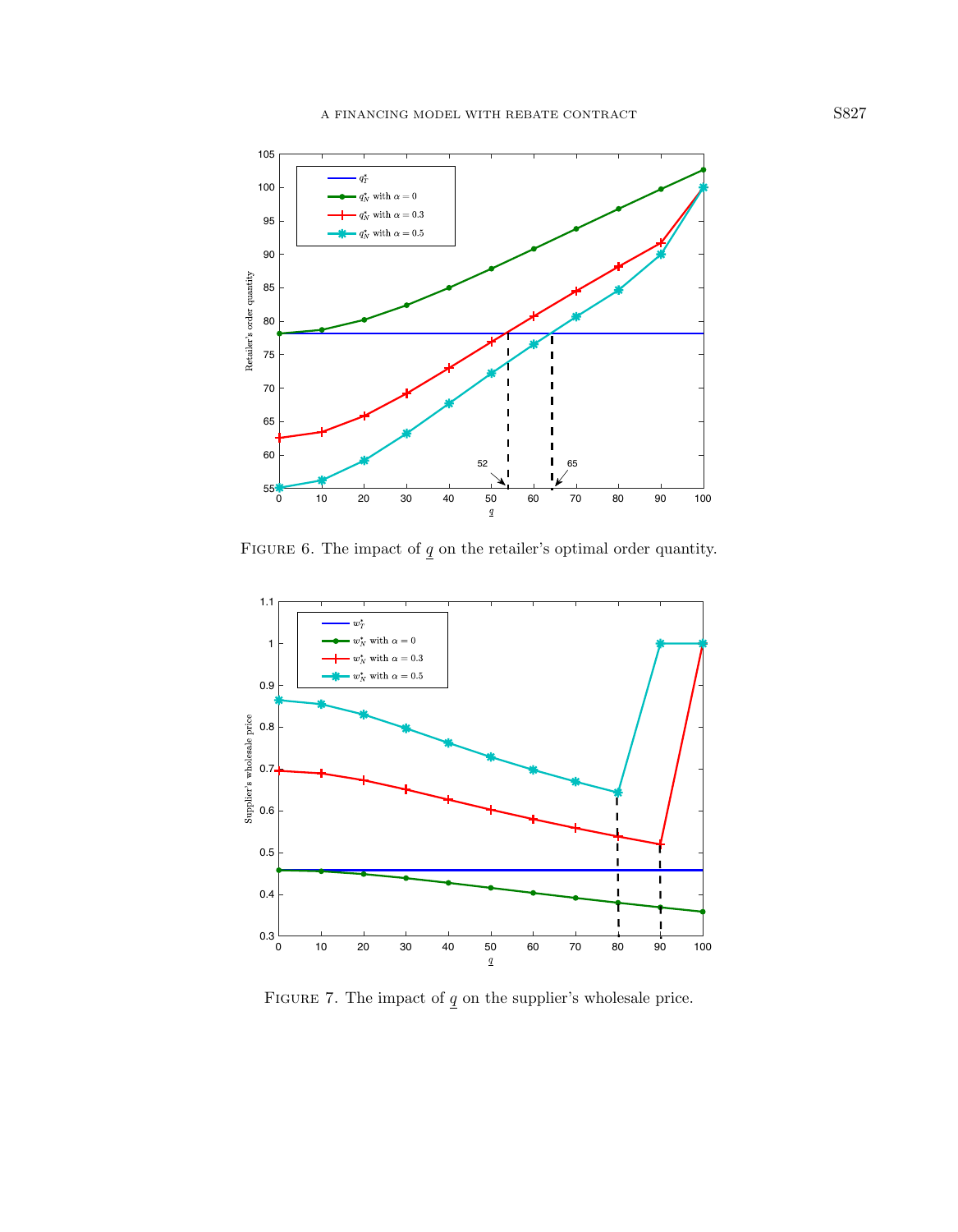$S828$  J. ZHAN



<span id="page-17-0"></span>FIGURE 8. The impact of  $q$  on the retailer's profit.

When the MOQ is larger than some threshold (for example,  $q \ge 80$  with  $\alpha = 0.5$  and  $q \ge 90$  with  $\alpha = 0.3$ ), the retailer is under pressure to enlarge the retailing sales, in this case, the supplier actually sells to consumer by himself. Hence, the wholesale price is just the retailing sales price.

Figure [8](#page-17-0) presents how the MOQ level influences the retailer's profit under two financing models. Given a rebate rate  $\alpha$ , the retailer's profit increases with MOQ level which lies in some extent. When there is none rebate fund from the supplier, the retailer's higher order quantity leads to a larger profit under model N. Suppose that the rebate rate is median (e.g.,  $\alpha = 0.3$ ), the retailer is favorable from the new financing strategy when the MOQ level is neither too lower nor too higher than some threshold (e.g.,  $63 \le q \le 90$ ), because a much large MOQ level will results in that the retailer gains nothing. However, if the rebate rate  $\alpha$  is so high (e.g.,  $\alpha = 0.5$ ) that model N is inferior to model T for the retailer. Therefore, Proposition [5.3](#page-11-0) is exemplified.

Figure [9](#page-18-0) shows the impact of the MOQ level on the supplier's profit, which is consistent with Proposition [5.5.](#page-11-2) Contrary to the retailer, the supplier gets less profit with a larger q when  $\alpha = 0$ . Only with some positive rebate rate and MOQ threshold, the supplier will prefer model N to model T. For instance, given a rebate rate  $\alpha = 0.3$ , the supplier should regulate the retailer's MOQ to be 27, and then the model N precedes model T for the supplier's profit. If  $\alpha = 0.5$ , the MOQ should be set as 20 and a larger MOQ level leads to a higher profit of the supplier.

The above analysis implies that the rebate contract has an opposite effect on the retailer's profit and the supplier's profit. Some numerical examples are performed to examine whether there exists a Pareto zone of rebate contract that all the players in the supply chain will choose model N simultaneously. Due to the correlation of rebate rate and MOQ, fix some MOQ level and plot the Pareto zone of  $\alpha$  for two players' profits under new financing strategy in Figure [10,](#page-18-1) which shows that given  $q = 60$ , the two players' profits and the Pareto zone of  $\alpha$  are illustrated in bold line, and the dotted lines characterize the comparisons between two models for each party with  $q = 80$ . Figure [10](#page-18-1) shows that a higher MOQ is set, a higher rebate rate should be given in the rebate contract, such that both sides of supply chain would like to choose model N rather than model T.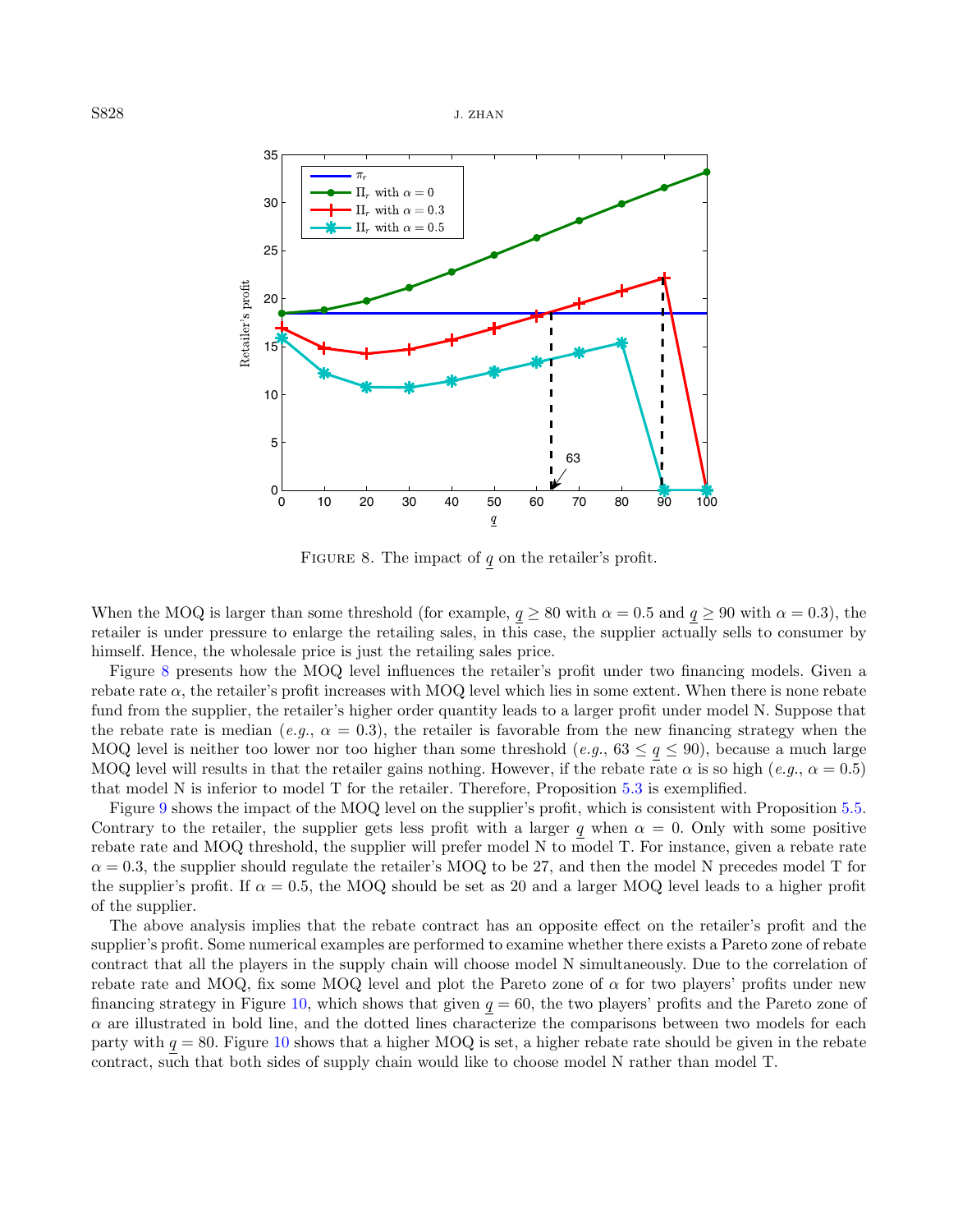

<span id="page-18-0"></span>FIGURE 9. The impact of  $\underline{q}$  on the supplier's profit.

<span id="page-18-1"></span>

FIGURE 10. The Pareto zone of  $\alpha$  where model N outperforms model T for each player's profit.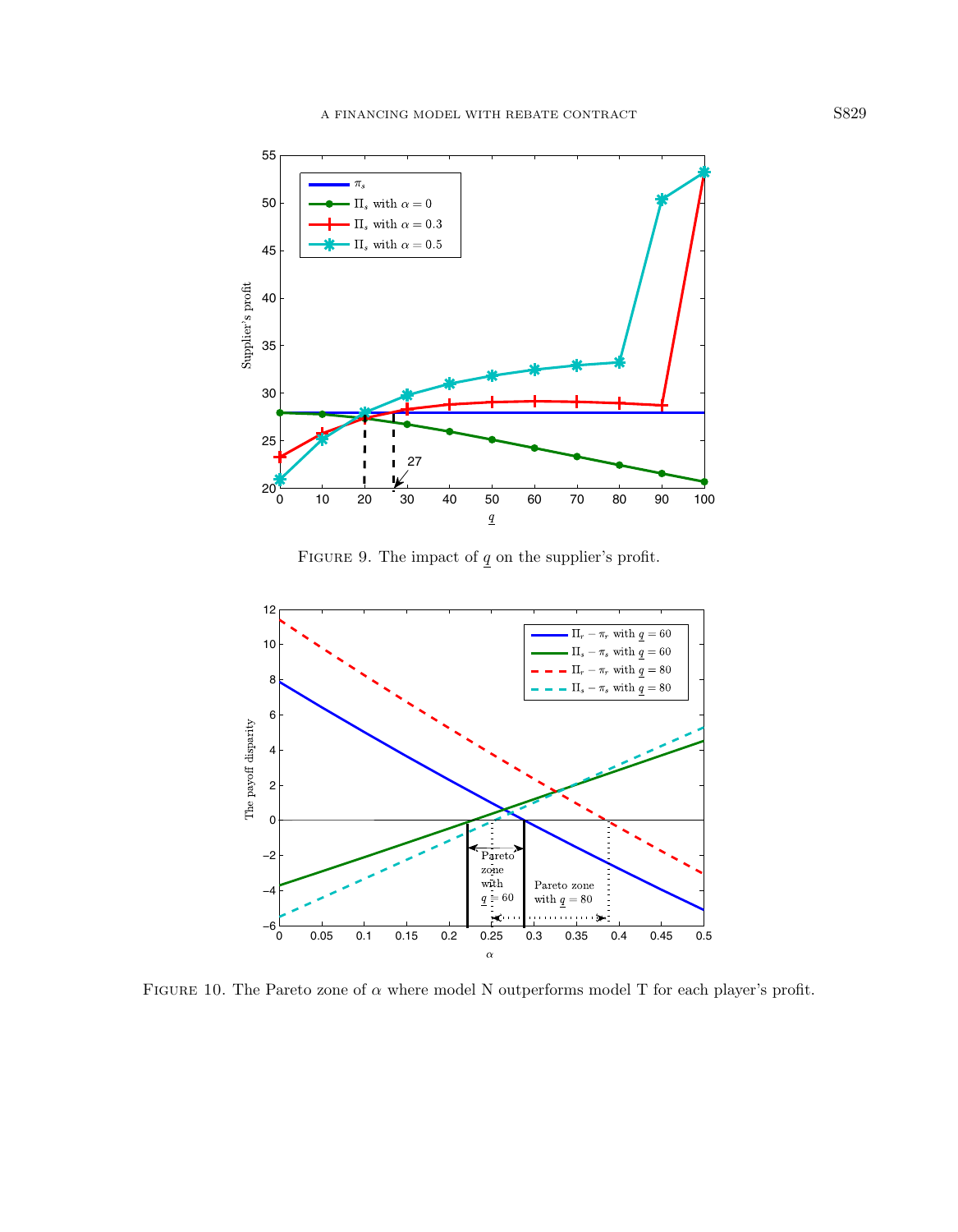### $S830$  J. ZHAN

|                | c              |                |                |                |                |  |  |  |
|----------------|----------------|----------------|----------------|----------------|----------------|--|--|--|
| $\overline{q}$ |                | 0.05           | 0.10           | 0.15           | 0.20           |  |  |  |
| 50             |                |                | [0.218, 0.235] | [0.210, 0.248] | [0.210, 0.257] |  |  |  |
| 60             |                | [0.231, 0.268] | [0.228, 0.288] | [0.226, 0.305] | [0.225, 0.306] |  |  |  |
| 70             | [0.240, 0.288] | [0.241, 0.320] | [0.241, 0.338] | [0.241, 0.347] | [0.242, 0.349] |  |  |  |
| 80             | [0.243, 0.337] | [0.250, 0.369] | [0.253, 0.385] | [0.252, 0.355] |                |  |  |  |
| 90             | [0.246, 0.388] | [0.256, 0.415] | [0.267, 0.396] |                |                |  |  |  |
| 100            | [0.253, 0.432] | [0.270, 0.458] |                |                |                |  |  |  |

<span id="page-19-1"></span><span id="page-19-0"></span>TABLE 2. The impact of q and c on the Pareto zone  $[\alpha, \overline{\alpha}]$ .

**Note.** "–" represents there exists a null Pareto zone  $\alpha, \overline{\alpha}$  where model N outperforms model T.

| $\alpha$ | $\mathfrak c$ |           |          |          |          |  |  |
|----------|---------------|-----------|----------|----------|----------|--|--|
|          |               | 0.05      | 0.10     | 0.15     | 0.20     |  |  |
| 0.20     |               |           |          | [42, 42] | [40, 47] |  |  |
| 0.25     | [63, 94]      | [57, 82]  | [53, 77] | [51, 75] | [49, 72] |  |  |
| 0.30     | [73, 122]     | [67, 102] | [64, 90] | [60, 80] | [59, 73] |  |  |
| 0.35     | [83, 120]     | [77, 103] | [73, 91] | [71, 80] |          |  |  |
| 0.40     | [94, 118]     | [87, 102] | [84, 89] |          |          |  |  |
| 0.45     | [104, 116]    | [99, 101] |          |          |          |  |  |
|          |               |           |          |          |          |  |  |

TABLE 3. The impact of  $\alpha$  and  $c$  on the Pareto zone  $\left[\underline{q}_1, \underline{q}_2\right]$ .

Note. "-" represents there exists a null Pareto zone  $\left[ \underline{q}_1, \underline{q}_2 \right]$ where model N outperforms model T.

# 6.2. Sensitivity analysis

Furthermore, this subsection explores the impact of MOQ  $q$  and marginal production cost  $c$  on the Pareto zone of rebate rate  $\alpha$  under equilibrium financing channel. Suppose  $c = $0$  (or 0.05, 0.10, 0.15, 0.20)/units and  $q = 50$  (or 60, 70, 80, 90, 100) units, the combined effect of q and c on the Pareto zone  $[\bar{\alpha}, \underline{\alpha}]$  is shown in Table [2.](#page-19-0)

Table [2](#page-19-0) shows that given a low MOQ (e.g.,  $q = 50$  units) and production cost is not low (e.g.,  $c \geq 0.1/\text{units}$ ). or given a high MOQ (e.g.,  $q = 100$  units) and production cost is not high (e.g.,  $c \leq 0.05/\text{units}$ ), there exists a Pareto zone of  $\alpha$  that model N outperforms model T for two parties. With the increased q or c, the new model N becomes less superior to traditional model T for each player in the supply chain. Note that, if the production cost per unit is low, enhancing the MOQ threshold can improve the efficiency of rebate contract during the retailer's bank financing process. Whereas, with increasing production cost, a lower MOQ level will make new model to be superior to traditional model T.

Also, set  $c = $0$  (or  $0.05, 0.10, 0.15, 0.20$ )/units and  $\alpha = $0.20$  (or  $0.25, 0.30, 0.35, 0.40, 0.45$ )/units to show the combined impact of  $\alpha$  and  $c$  on the Pareto zone  $\left[\underline{q}_1, \underline{q}_2\right]$  is illustrated in Table [3.](#page-19-1)

Given a rebate rate  $\alpha \geq 0.25$ , the width of Pareto zone  $\left[\underline{q}_1, \underline{q}_2\right]$  is increasing shorten with production cost c, that is, the Pareto zone  $\left[\underline{q}_1, \underline{q}_2\right]$  becomes increasingly narrow. While fixed the marginal production cost c, the lower bound of q increases in terms with  $\alpha$ . Thus, in accordance with a marginal production cost, the supplier can formulate a suitable rebate contract to make model N precede over model T for both sides of supply chain. For example, given the marginal production cost  $c = 0.20$ , the rebate contract should includes a rebate rate  $\alpha = 0.30$  and  $59 \le q \le 73$ . Therefore, the evolution of Pareto zone provides some guidances for supplier's decision on setting a rebate contract to create more value under new financing policy for the supply chain.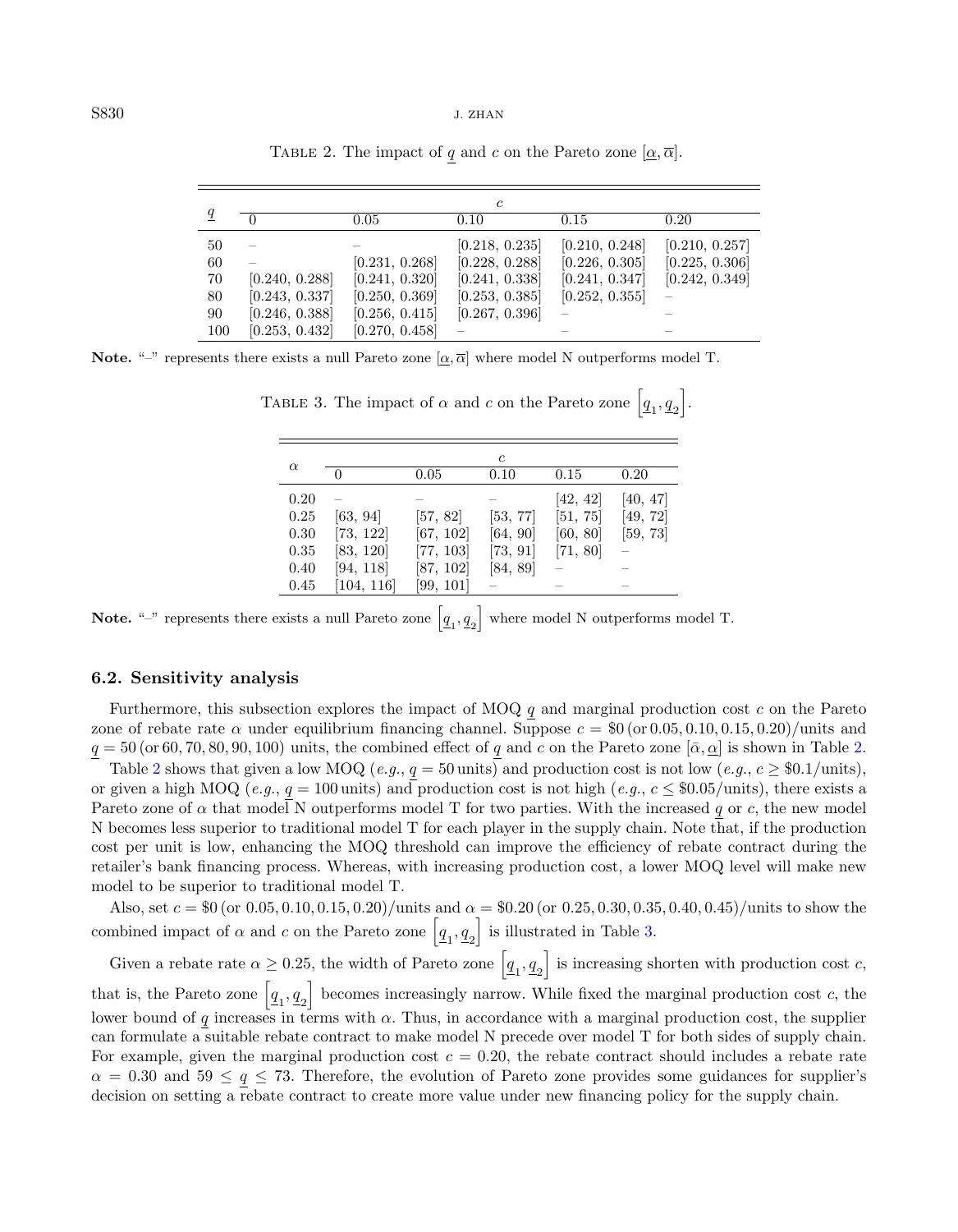#### A FINANCING MODEL WITH REBATE CONTRACT S831

# 7. Managerial insights

<span id="page-20-0"></span>This paper highlights a new bank financing policy with rebate contract for a capital-constrained retailer under a two-level supply chain. The managerial insights are given as follows:

- Incorporating a given rebate contract into traditional bank financing model could improve the order quantity of supply chain and favors both retailer and supplier.
- Under the bank financing policy with rebate contract, the supplier could not only impel retailer to enhance sales but also provide a part of credit risk warranty to the partner bank.
- Under rebate contract, a higher MOQ level is detrimental to retailer and a larger rebate rate is unprofitable for supplier, therefore, there exists a Pareto zone of rebate contract in which the new model outperforms the traditional model.
- With increasing the marginal production cost, the supplier would reduce the MOQ level or enhance the rebate rate in rebate contract, so that the new financing policy will be superior to traditional financing model in capital-constrained supply chain.

# 8. Conclusions and future extensions

<span id="page-20-1"></span>Capital constraints of small-medium retailers could impact the performance of individual and entire supply chain for many industries. Different to the existing literatures on traditional bank credit financing, this paper analyzes a new financing model, in which the supplier offers a rebate contract to the retailer, on one hand, the supplier regulates a MOQ and awards the excess sales to the retailer, on the other hand, the supplier offers a financing risk warranty to the bank if the demand is lower than the MOQ level. Combined a given rebate contract to retailer's bank credit financing, the value of new financing policy to the players is examined in the supply chain.

To investigate the value of new model N, this paper builds a benchmark model T, in which the capitalconstrained retailer is able to borrow capital from traditional bank. When only one financing model is viable, the equilibrium analysis in model T and model N are presented respectively. The results show that both the retailer and the supplier have an equilibrium strategy in each model. When two financing model are viable and competitive, the results show that compared to model T, given a suitable rebate contract, model N will bring a higher ordering quantity to the supply chain, which leads to a higher supply chain profit when the ordering quantity is not too high. This work also shows that there exists a Pareto zone of rebate rate (or MOQ) in the rebate contract in which the model N outperforms the model T for all the players. Furthermore, some numerical experiments are performed to inspect how the rebate rate (or MOQ) from the revised rebate contract and the marginal production cost impact on this Pareto zone. The results show that as for a fixed marginal production cost, the rebate contract includes a median rebate rate and a moderate MOQ under model N will benefit each player and the whole supply chain.

The current study could motivate a number of research directions. First, the capital-constrained retailer's initial budget is assumed to be zero, considering the impact of retailer's own capital on bank financing strategy can be examined in the future (see for instance [\[8,](#page-24-6) [26\]](#page-25-13)). Second, the value of this new financing policy can be studied by comparing with other financing models, such as trade credit (see for instance [\[23,](#page-25-11) [25\]](#page-25-3)), which will enrich the research of supply chain finance. The numerical analysis is performed from numerical experiments and simulations, an empirical research is worthy of study in the future. Third, the risk-neutral assumption is used in this paper and can be extended by considering risk-averse or risk-seeking makers (see for instance [\[41\]](#page-25-8)). Last, considering different circumstances in supply chain, such as asymmetric information (see for instance [\[44\]](#page-25-30)), coordination mechanism (see for instance [\[38\]](#page-25-19)), multichannel strategy (see for instance [\[41\]](#page-25-8)), etc. could be future research directions.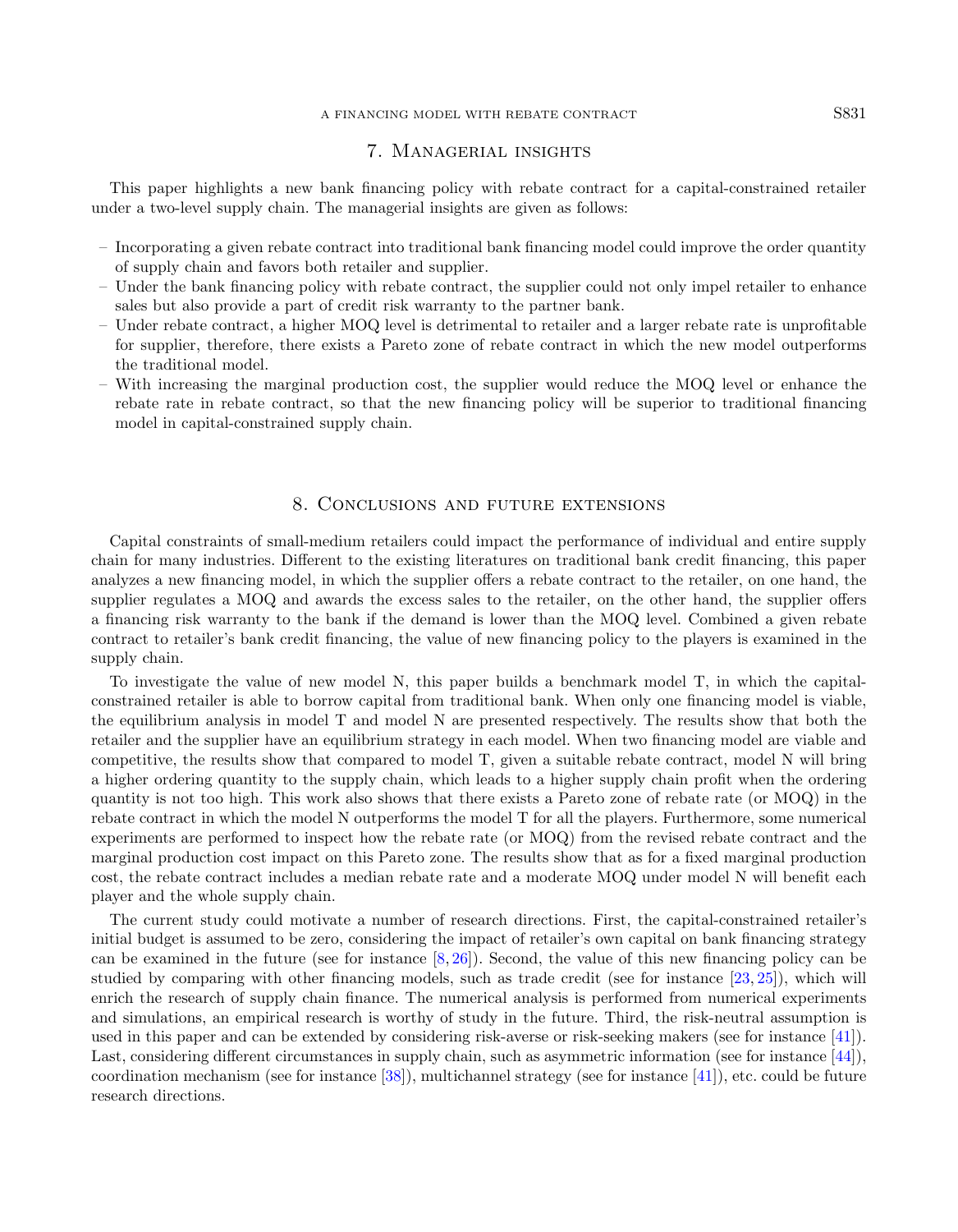# $S832$  J. ZHAN

# Appendix A.

*Proof of Lemma [4.1.](#page-7-2)* From equation [\(4.2\)](#page-7-1), the bank's profit under model T can be written as  $w_T q_T r_T$  =  $\int_0^{w_T q_T (1+r_T)} F(x) dx$ , and substitute into equation [\(4.1\)](#page-7-3), the retailer's profit is

$$
\pi_r = (1 - w_T)q_T - \int_0^{q_T} F(x) \, \mathrm{d}x. \tag{A.1}
$$

Because  $\frac{\partial^2 \pi_r}{\partial q_T^2} = -f(q_T) < 0$ , hence, the first induction order condition of equation [\(4.1\)](#page-7-3) indicates that the retailer's optimal order quantity satisfies  $\bar{F}(q_T^*) = w$ . Substitute  $q_T^*$  into equation [\(4.3\)](#page-7-4), supplier's profit can be rewritten as  $\pi_s = (\bar{F}q_T^* - c) q_T^*$ , due to the increasing property of generalized function rate  $H(x)$ , following [\[8\]](#page-24-6),

$$
\frac{\partial \pi_s}{\partial q_T^*} = \bar{F}\left(q_T^*\right)\left[1 - H\left(q_T^*\right)\right] - c,\tag{A.2}
$$

so,  $\frac{\partial \pi_s}{\partial q_T^*}$  decreases with  $q_T^*$ , so  $q_T^*$  is uniquely solved by  $\bar{F}(q_T^*)[1-H(q_T^*)]=c$ , and the corresponding wholesale price  $w_T^*$  and bank's rate  $r_T^*$  are given as Lemma [4.1.](#page-7-2)

Proof of Lemma [4.2.](#page-9-0) (1) Let  $L = \text{Emin}\left[\min(D, q_N) + \alpha \left(\min(D, q_N) - q\right)^+ + \left(w_N q(1 + r_N) - D\right)^+\right]$  as the expected earnings that the retailer has available at the end of sales season, thus,  $L = q_N + \alpha(\vec{q_N} - \vec{q})$  $\alpha \int_q^{q_N} F(x) dx - \int_{w_N(1+r_N)q}^{q_N} F(x) dx$ . In addition,  $\Pi_r \geq 0$  if and only if  $L \geq w_N q_N$ . Following [\[7\]](#page-24-4), if the retailer's expected profit  $\Pi_r \geq 0$ , then  $\widehat{q}_R$  is the unique and positive solution to equation [\(4.6\)](#page-8-4) and  $r_R^*$  is the unique solution to equation [\(4.8\)](#page-8-1).

(2) First, solve the retailer's optimal order quantity  $q_N^*$  from the first induction order of equation [\(4.6\)](#page-8-4), that is,  $(1+\alpha)\bar{F}(q_N^*)=w_N$ . From equation [\(4.9\)](#page-9-1),

$$
\Pi_s = (w_N - c)q_N^* - \int_0^{w_N(1 + r_N)q} F(x) dx - \alpha \left[ q_N^* - \underline{q} - \int_{\underline{q}}^{q_N^*} F(x) dx \right]. \tag{A.3}
$$

Then,

$$
\frac{\mathrm{d}\Pi_s}{\mathrm{d}w_N} = \left[w_N - c - \alpha \bar{F}\left(q_N^*\right)\right] \frac{\mathrm{d}q_N^*}{\mathrm{d}w_N} + q_N^* - \underline{q}(1 + r_N)F\left[w_N(1 + r_N)\underline{q}\right].\tag{A.4}
$$

From  $(1 + \alpha)\bar{F}(q_N^*) = w_N$ , we have  $\frac{dq_N^*}{dw_N} = -\frac{1}{w_N h(q_N^*)} < 0$ . While  $[w_N - c - \alpha \bar{F}(q_N^*)] \frac{dq_N^*}{dw_N} =$  $\left(\frac{c}{w_N}-\frac{1}{1+\alpha}\right)\frac{1}{h\left(q_N^*\right)},$  taking the first order, we have  $\left[\left(\frac{c}{w_N}-\frac{1}{1+\alpha}\right)\frac{1}{h\left(q_N^*\right)}\right]$  $\int_{w_N}^{\prime} = -\frac{c}{w_N^2 h(q_N^*)}$  –  $w_N - c(1+\alpha)$   $h'(a^*) < 0$  else  $a(1+n_{\infty})F[w_{\infty}(1+n_{\infty})\alpha]$  decreases with  $w_N$  $\frac{w_N - c(1+\alpha)}{w_N^2(1+\alpha)(h(q_N^*))^3}h'(q_N^*)$  < 0, also,  $-q(1 + r_N)F[w_N(1 + r_N)q]$  decreases with  $w_N$ , so  $\frac{d\Pi_s}{dw_N}$  is decreasing with  $w_N$ , and then  $\Pi_s$  is a concave function of  $w_N$ .

 $\Box$ 

*Proof of Proposition [4.3.](#page-9-2)* (1) From equation [\(4.6\)](#page-8-4), the retailer's order decision is  $q_N^* = \bar{F}^{-1}(w_N/(1+\alpha))$ . Sub-stitute it into equation [\(4.9\)](#page-9-1), the supplier's optimal wholesale price can be represented as  $q_N^*$ . Let  $\widehat{q_N}$  is solved by  $\overline{F}$ 

$$
\bar{r}(q_N) \left[ 1 - (1 + \alpha)H(q_N) + (1 + \alpha) (1 + r_N^*) h(q_N) \underline{q} F \left( w_N^* (1 + r_N^*) \underline{q} \right) \right] = c. \tag{A.5}
$$

If  $\widehat{q_N} \geq \widehat{q}$ , then  $q_N^* = \widehat{q_N}$  and the bank's interest rate  $r_N^*$  is the positive root of equation [\(4.8\)](#page-8-1). (2) If  $\widehat{q}_N \leq \overline{q}$ , then  $q_N^* = q$ , so equation [\(4.8\)](#page-8-1) indicates that  $r_N^* = 0$ . In this case,

$$
\Pi_s = (w_N - c)\underline{q} - \int_0^{w_N \underline{q}} F(x) \, \mathrm{d}x. \tag{A.6}
$$

<span id="page-21-0"></span>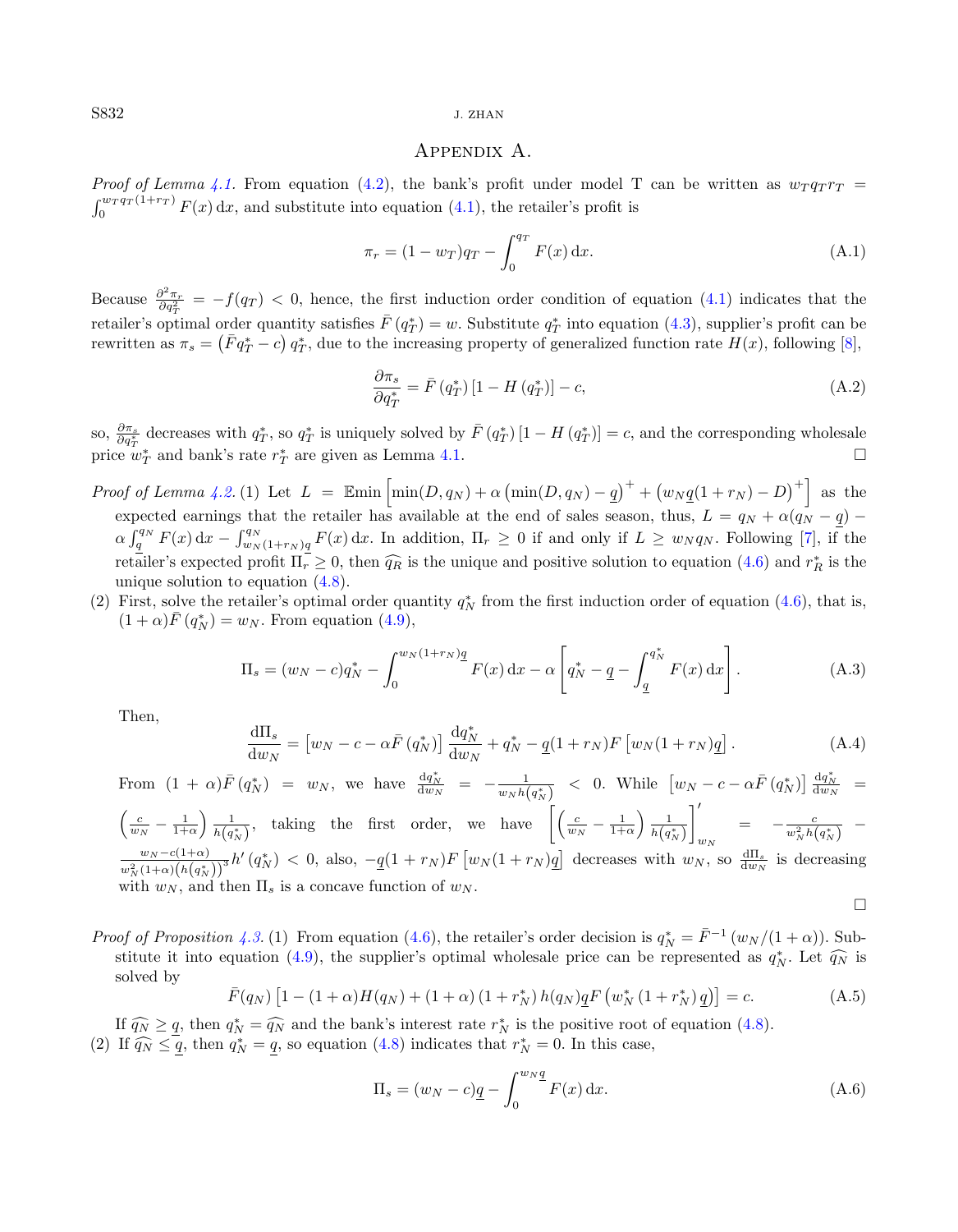Thanks that  $(\Pi_s)'_{w_N} = \underline{q} \overline{F}(w_N \underline{q}) > 0$ , hence  $\Pi_s$  increases with  $w_N$ , so  $w_N^* = 1$  and  $q_N^* = \underline{q}$ .

Proof of Corollary [4.4.](#page-9-3) (1) In the case that  $q_N^* = \widehat{q_N}$ , let  $\Gamma = \overline{F}(q_N) [1 - (1 + \alpha)H(q_N) + (1 + \alpha)$ <br>(1+  $r^*$ )  $h(q_N) \alpha F(q_N^* + (1 + r^*) \alpha)] = c - 0$   $\alpha^*$  is the root of  $\Gamma$ . Taking the derivation of  $\alpha$  for both sides of  $(1 + r_N^*) h(q_N) \underline{q} F(w_N^*(1 + r_N^*) \underline{q}) - c = 0, q_N^*$  is the root of Γ. Taking the derivation of  $\alpha$  for both sides of Γ, we have  $\frac{\partial \Gamma}{\partial \alpha} + \frac{\partial \Gamma}{\partial q_N^*}$  $\frac{\partial q_N^*}{\partial \alpha} = 0$ . In which,

$$
\frac{\partial \Gamma}{\partial q_N^*} = -\operatorname{ch}(q_N^*) + \bar{F}(q_N^*) \left\{ -(1+\alpha)h(q_N^*) - (1+\alpha)h'(q_N^*) \left[ q_N^* - (1+r_N^*) \underline{q} F(w_N^*(1+r_N^*) \underline{q}) \right] \right.\n- (1+\alpha)^2 (1+r_N^*)^2 \underline{q}^2 h(q_N^*) f(w_N^*(1+r_N^*) \underline{q}) f(q_N^*) \right\}.
$$
\n(A.7)\n
$$
\frac{\partial \Gamma}{\partial \alpha} = \bar{F}(q_N^*) \left[ -H(q_N^*) + (1+r_N^*)h(q_N^*) \underline{q} F(w_N^*(1+r_N^*) \underline{q}) \right.\n+ (1+\alpha)(1+r_N^*)^2 \underline{q}^2 h(q_N^*) f(w_N^*(1+r_N^*) \underline{q}) \frac{\partial w_N^*}{\partial \alpha} \right]\n= f(q_N^*) \left\{ -q_N^* + (1+r_N^*) \underline{q} \left[ F(w_N^*(1+r_N^*) \underline{q}) + w_N^*(1+r_N^*) \underline{q} f(w_N^*(1+r_N^*) \underline{q}) \right] \right\}.
$$
\n(A.8)

Furthermore, we prove  $1 - H(q_N^*) \geq 0$  by contradiction. If  $1 - H(q_N^*) < 0$ , then  $1 - (1 + \alpha)H(q_N^*) < 0$ . Because  $\Gamma = 0$  holds for all  $q \ge 0$ , therefore, let  $q = 0$  in  $\Gamma$ , then,  $1 - (1 + \alpha)H(q_N^*) = c/\overline{F}(q_N^*) > 0$ , there exists a contradiction. Hence,  $1 - H(q_N^*) \geq 0$ .

Due to the increasing property of  $H(x)$ ,  $1 - H(w_N^*(1 + r_N^*)\underline{q}) \ge 0$  implies that  $\bar{F}(w_N^*(1 + r_N^*)\underline{q}) \ge$  $w_N^*$   $(1 + r_N^*) \underline{q} f(w_N^* (1 + r_N^*) \underline{q})$ , thus,  $\frac{\partial \Gamma}{\partial \alpha} \leq f(q_N^*) \left[ -q_N^* + (1 + r_N^*) \underline{q} \right]$ . From equation  $(4.8)$ ,  $\underline{q}$   $(1 + r_N^*) \leq q_N^*$ is proved as follows: Case (i) if  $q \leq w_N^* (1 + r_N^*) q_N^*$ , then  $w_N^* q_N^* r_N^* \leq \left[ \frac{w_N^* q_N^* (1 + r_N^*) + \alpha q}{1 + \alpha} - w_N^* q (1 + r_N^*) \right]$  +  $\alpha \left[ \frac{w_N^* q_N^* (1+r_N^*) + \alpha q}{1+\alpha} - \underline{q} \right] = w_N^* (1+r_N^*) \left( q_N^* - \underline{q} \right)$ , so  $\underline{q} (1+r_N^*) \leq q_N^*$ . Case (ii) if  $q_N^* \geq q \geq w_N^* (1 + r_N^*) q_N^*$ , then  $w_N^* q_N^* r_N^* = \int_{w_N^* (1 + r_N^*) q_N^*}^{w_N^* (1 + r_N^*) q_N^*} F(x) dx \leq w_N^* (1 + r_N^*) (q_N^* - q)$ , so  $\underline{q} (1 + r_N^*) \leq q_N^*$ . Above all,  $\underline{q}(1+r_N^*) \leq q_N^*$ , so  $\frac{\partial \Gamma}{\partial \alpha} \leq f(q_N^*) \left[ -q_N^* + (1+r_N^*) \underline{q} \right] \leq 0$ . Therefore,  $\frac{\partial q_N^*}{\partial \alpha} = -\frac{\partial \Gamma}{\partial \alpha} / \frac{\partial \Gamma}{\partial q_N^*} \leq 0$ . With the same method, we have  $\frac{\partial \Gamma}{\partial q} \ge 0$  from  $\Gamma$ . Thus,  $\frac{\partial q_N^*}{\partial q} = -\frac{\partial \Gamma}{\partial q} / \frac{\partial \Gamma}{\partial q_N^*} \ge 0$ . (2) Because  $w_N^* = (1+\alpha)\bar{F}(q_N^*),$  so  $\frac{\partial w_N^*}{\partial q} = -(1+\alpha)f(q_N^*)\frac{\partial q_N^*}{\partial q} \leq 0$ , and  $\frac{\partial w_N^*}{\partial \alpha} = \bar{F}(q_N^*) - (1+\alpha)f(q_N^*)\frac{\partial q_N^*}{\partial \alpha} \geq 0$ .

Proof of Lemma 5.1. (1) Given 
$$
\alpha = 0
$$
,  $\widehat{q}_R^*$  is the root of equation  $\bar{F}(q_N) \left[1 - H(q_N) + (1 + r_N) \frac{q h}{q_N} \right]$  and  $F(w_N(1 + r_N)q) = c$ . When  $q = 0$ ,  $q_N^* = q_T^*$ , and from Corollary 4.4,  $q_N^*$  is increasing with  $q_N^*$  so  $q_N^* \geq q_T^*$ ; if  $\alpha > 0$ , then  $q_N^*|_{\alpha=0} > q_T^*$ , while  $\alpha \geq \frac{1}{\bar{F}[(1+r_N^*)q]} - 1$ ,  $\bar{F}(q_N^*) \left[1 - H(q_N^*)\right] = c + \frac{1}{\bar{F}(1+r_N^*)q}$ .

 $\bar{F}(q_N^*) \left[ \alpha H(q_N^*) - (1+\alpha)(1+r_N^*) \underline{q} h(q_N^*) F(w_N^*(1+r_N^*) \underline{q}) \right] > c.$  Thanks to  $\bar{F}(x)[1-H(x)]$  decreases with x, thus  $q_N^* < q_T^*$  with  $\alpha \ge \frac{1}{\bar{F}[(1+r_N^*)q]} - 1$ . So, there exists  $\tilde{q} > 0$  such that when  $q < \tilde{q}$ ,  $q_N^* < q_T^*$  and when  $\underline{q} \geq \underline{\tilde{q}}, q_N^* \geq q_T^*$ . ∗ > a\*

(2) Given  $q = 0$ , then  $q_N^*$  is solved by  $\bar{F}(q_N) [1 - (1 + \alpha)H(q_N)] = c$ . When  $\alpha = 0$ ,  $q_N^* = q_T^*$ , due to  $(q_N^*)_{\alpha}^* \leq 0$ , so  $q_N^* \leq q_T^*$ . If  $q_N^* = q$ , then the supplier will set  $q^* = q_I > q_T^*$ . If  $q_N^* > q \geq 0$ ,  $q_N^* \geq q_T^*$  with  $\alpha = 0$ . When  $\alpha \ge \frac{1}{1-(1+r_N^*)F(w_N^*(1+r_N^*)q)}-1$ , then we have  $(1+\alpha)(1+r)F(w_N^*(1+r_N^*)q) \le \alpha q \le \alpha q_N^*$ , then  $-\alpha H(q_N^*) + (1+\alpha)(1+r)g h(q_N^*) F(w_N^*(1+r_N^*)g) \leq 0$ , which results in  $\widehat{q_N} \leq q_T^*$ , so  $q_N^* \leq q_T^*$ . Since  $q_N^*$  decreases with  $\alpha$  there exists a  $\alpha$  such that  $\alpha^* \geq \alpha^*$  with  $\alpha \leq \alpha^*$  with  $\alpha > \widetilde{\alpha}$ decreases with  $\alpha$ , there exists a  $\tilde{\alpha}$ , such that  $q_N^* \geq \tilde{q}_T^*$  with  $\alpha \leq \tilde{\alpha}$ , while  $q_N^* < q_T^*$  with  $\alpha > \tilde{\alpha}$ .

 $\Box$ 

 $\Box$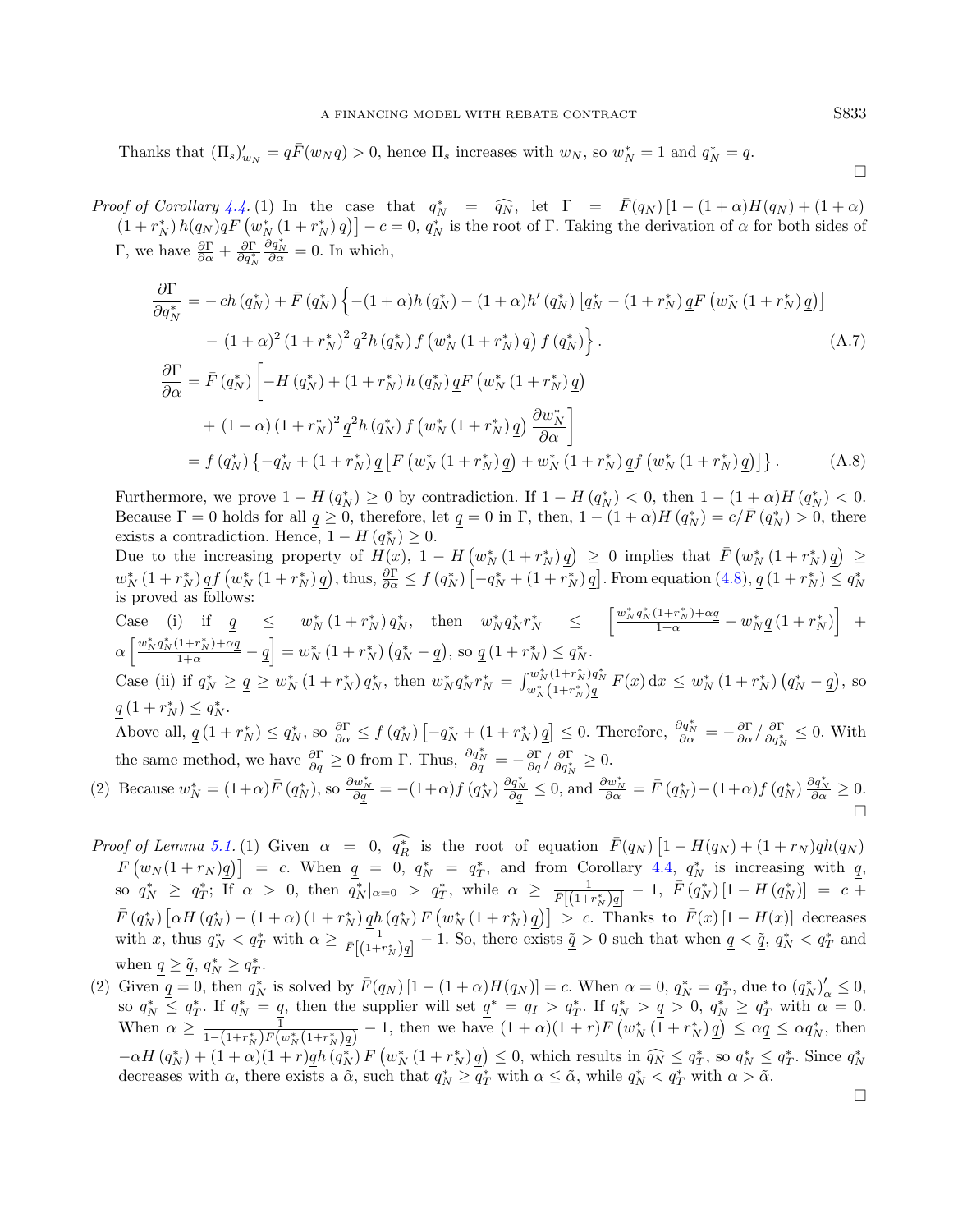$S834$  J. ZHAN

Proof of Lemma [5.2.](#page-10-2) Because  $w_N^* = (1 + \alpha)\bar{F}(q_N^*)$ , and  $w_T^* = \bar{F}(q_T^*)$ , so if  $\alpha = 0$ , we have  $q_N^* \ge q_T^*$ , which indicates that  $w_N^* \leq w_T^*$ . If  $\alpha > \tilde{\alpha} > 0$  and  $q_N^* > \underline{q}$ , then  $q_N^* \leq q_T^*$ , so  $w_N^* \geq w_T^*$ . While if  $q_N^* = \underline{q}$ , then  $w_N^* = 1 > w_T^*$ . In conclusion, if  $\alpha > \tilde{\alpha}$ , then  $w_N^* \geq w_T^*$  for all  $q \geq 0$ .

Proof of Proposition [5.3.](#page-11-0) Compare the retailer's profits under model N as equation [\(4.10\)](#page-9-4) and under model T as equation  $(4.4)$ ,

$$
\Pi_r = q_N^* F(q_N^*) - \int_0^{q_N^*} F(x) dx + \alpha \left[ q_N^* F(q_N^*) - \underline{q} - \int_{\underline{q}}^{q_N^*} F(x) dx \right] + \int_0^{w_N^*(1+r_N^*)\underline{q}} F(x) dx, \tag{A.9}
$$

and

$$
\pi_r = F(q_T^*) q_T^* - \int_0^{q_T^*} F(x) \, dx.
$$
\n(A.10)

- (1) If  $\alpha \leq \tilde{\alpha}$ , then  $q_N^* \geq q_T^*$ , due to  $F(x)x \int_0^x F(t) dt$  is increasing with x, so  $F(q_N^*) q_N^* \int_0^{q_N^*} F(x) dx \geq$  $F(q_T^*) q_T^* - \int_0^{q_T^*} F(x) dx$ . So when  $X(\alpha, \underline{q}) > 0$ ,  $\Pi_r \geq \pi_r$ . If  $X(\alpha, \underline{q}) < 0$  and  $\alpha \leq \min(\hat{\alpha}, \tilde{\alpha})$ ,  $\Pi_r \geq \pi_r$  is easily to be derived.
- (2) If  $q_N^* = \underline{q}$ , then suppliers sets the wholesale price  $w_N^* = 1$ , so  $\Pi_r = 0 < \pi_r$ .

 $\Box$ 

 $\Box$ 

Proof of Corollary 5.4. (1) If 
$$
\alpha = 0
$$
,

$$
\Pi_r = F(q_N^*) q_N^* - \int_0^{q_N^*} F(x) dx + \int_0^{w_N^* (1 + r_N^*)q} F(x) dx.
$$
 (A.11)

Because  $F(q_N^*) q_N^* - \int_0^{q_N^*} F(x) dx$  is increasing with  $q_N^*$ , and  $q_N^* \ge q_T^*$  with  $\alpha = 0$ , so  $\Pi_r > \pi_r$ . (2) If  $q=0$ , then

$$
\Pi_r = F(q_N^*) q_N^* - \int_0^{q_N^*} F(x) dx + \alpha \left[ q_N^* F(q_N^*) - \int_0^{q_N^*} F(x) dx \right]. \tag{A.12}
$$

It is obvious that  $\Pi_r > \pi_r$  if and only if  $\alpha > \frac{q_T^* F(q_T^*) - \int_0^{q_T^*} F(x) dx}{\pi(\alpha) + \int_0^{q_T^*} F(x) dx}$  $\frac{q_N^* F(q_N^*) - \int_0^{q_N^*} F(x) dx}{q_N^*}$ − 1.

*Proof of Proposition [5.5.](#page-11-2)* Compare the supplier's profits under model N as equation  $(4.11)$  and under model T as equation  $(4.5)$ , we can rewrite them as

$$
\Pi_s = (\bar{F}(q_N^*) - c)q_N^* - \alpha \left[ q_N^* F(q_N^*) - \underline{q} - \int_{\underline{q}}^{q_N^*} F(x) dx \right] - \int_0^{w_N^*(1 + r_N^*)\underline{q}} F(x) dx, \tag{A.13}
$$

and

$$
\pi_s = \left(\bar{F}\left(q_T^*\right) - c\right)q_T^*.\tag{A.14}
$$

- (1) If  $q_N^* > q > 0$ , because  $\pi_s$  is the optimal profit of  $(\bar{F}(x) c)x$ , so  $\pi_s \geq (\bar{F}(q_N^*) c) q_N^*$  with either  $q_N^* \geq q_T^*$ or  $q_N^* < q_T^*$ . Thus, if  $X(\alpha) \geq 0$ , then  $\Pi_s \leq \pi_s$  is obvious. While if  $X(\alpha) < 0$ ,  $\Pi_s \geq \pi_s$  if and only if  $\alpha \geq \alpha$ .
- (2) If  $q_N^* = q$ , then  $w_N^* = 1, r_N^* = 0$ . Under this circumstance, equation [\(4.10\)](#page-9-4) indicates that  $\Pi_r = 0$  and  $\Pi_s = 0$  $\Pi_I = (1-c)q - \int_0^q F(x) dx$ . Combined Lemma [5.1,](#page-10-1)  $q_N^* = q \ge q_T^*$  and  $\pi_I = (1-c)q_T^* - \int_0^{q_T^*} F(x) dx = \pi_r + \pi_s$ , so  $\Pi_I \geq \pi_I$ . Combined Proposition [5.3\(](#page-11-0)2),  $\pi_r > 0$ , therefore,  $\Pi_s = \Pi_I \geq \pi_I > \pi_s$ .

 $\Box$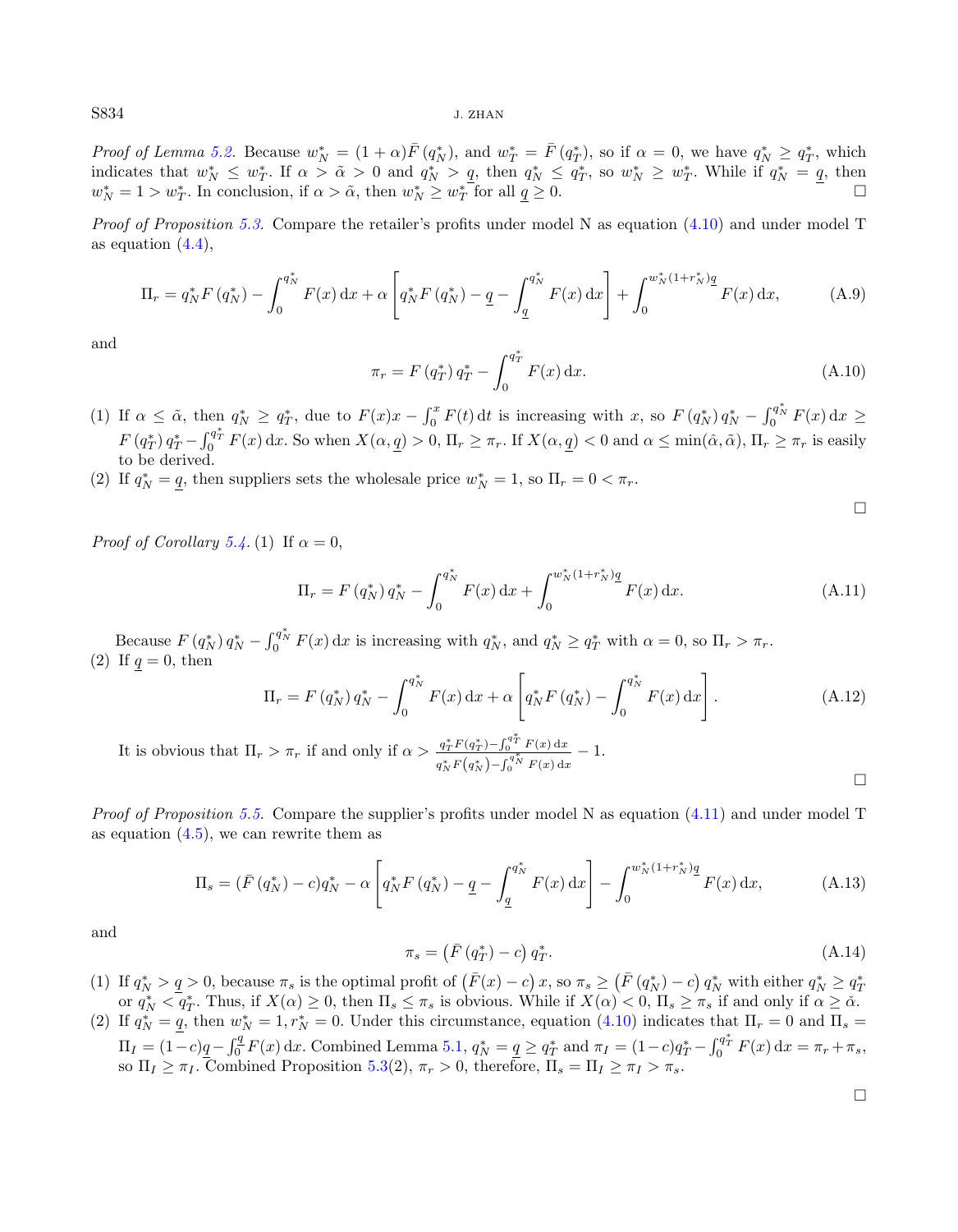*Proof of Corollary [5.6.](#page-12-1)* If  $\alpha = 0$ ,

$$
\Pi_s = \left[ \bar{F} \left( q_N^* \right) - c \right] q_N^* - \int_0^{w_N^* (1 + r_N^*)q} F(x) \, \mathrm{d}x. \tag{A.15}
$$

Because  $\left[ \bar{F} (q_N^*) - c \right] q_N^* \leq \left[ \bar{F} (q_T^*) - c \right] q_T^*$ , so  $\Pi_s \leq \pi_s$ . And if  $q = 0$ , then

$$
\Pi_s = \left[ \bar{F}(q_N^*) - c \right] q_N^* - \alpha \left[ q_N^* F(q_N^*) - \int_0^{q_N^*} F(x) \, \mathrm{d}x \right]. \tag{A.16}
$$

Because  $\left[q_N^* F(q_N^*) - \int_0^{q_N^*} F(x) dx\right] \ge 0$  and  $\left[\bar{F}(q_N^*) - c\right] q_N^* \le \left[\bar{F}(q_T^*) - c\right] q_T^*$ , so  $\Pi_s \le \pi_s$ .

Proof of Proposition [5.7.](#page-12-2) The whole supply chain's profit under two finance models are shown in equa-tions [\(5.1\)](#page-12-3) and [\(5.2\)](#page-12-4). Lemma [5.1](#page-10-1) shows that given a  $q > 0$ , if  $\alpha \leq \tilde{\alpha}$ , then  $q_N^* \geq q_T^*$ . Because the supply chain's profit is increasing in retailer's order quantity, so  $\Pi_I \geq \pi_I$ .

<span id="page-24-9"></span>Proof of Proposition [5.8.](#page-12-5) Combined Proposition [5.7,](#page-12-2) we can see that if  $\alpha < \tilde{\alpha}$ , then  $q_N^* \ge q_T^*$  and  $\Pi_I \geq \pi_I$ . As for the retailer's profit, Proposition [5.3](#page-11-0) shows that  $\Pi_r \geq \pi_r$  if and only if  $\alpha$  <  $q_N^*F(q_N^*)-q_T^*F(q_T^*)-\int_{q_T^*}^{q_N^*}F(x)\,\mathrm{d}x+\int_{0}^{w_N^*}(1+r_N^*)^2\,F(x)\,\mathrm{d}x$  $\frac{q-q_{\hat{N}}^*F(q_{\hat{N}}^*)+f_q^{\hat{q}_{\hat{N}}^*F(x)\,dx+J_0}}{q-q_{\hat{N}}^*F(q_{\hat{N}}^*)+f_q^{\hat{q}_{\hat{N}}^*F(x)\,dx}},$  where  $U(\alpha)=\underline{q}-q_{\hat{N}}^*F(q_{\hat{N}}^*)+f_q^{\hat{q}_{\hat{N}}^*F(x)\,dx}>0$ , that is  $\alpha<\overline{\alpha}$ . As for the supplier's profit, Proposition [5.5](#page-11-2) shows that if  $\alpha \geq \alpha = \alpha$ , then  $\Pi_s \geq \pi_s$ . Therefore, if  $\alpha < \overline{\alpha}$ and  $U(\alpha) > 0$ ,  $[\alpha, \overline{\alpha}]$  is the Pareto zone where model N outperforms model T for each player in the supply

<span id="page-24-5"></span><span id="page-24-2"></span><span id="page-24-0"></span>Acknowledgements. This research is supported by the Natural Science Foundation of China (No. 71502084), Foundation of Philosophy and Social Science Research in Colleges and Universities in Jiangsu Province (No. 2018SJA0325), 2019 Qinglan Project of Jiangsu Province in China, supported by Collaborative Innovation Center of Audit Information Engineering and Technology (No. 18CICA05)

<span id="page-24-7"></span><span id="page-24-3"></span>chain.

#### **REFERENCES**

- <span id="page-24-6"></span><span id="page-24-4"></span><span id="page-24-1"></span>[1] Y. Alavi and V. Gaur, Operational investment and capital structure under asset-based lending. Manuf. Serv. Oper. Manage. 20 (2018) 637–654.
- <span id="page-24-10"></span>[2] S.H. Alavi and A. Jabbarzadeh, Supply chain network design using trade credit and bank credit: a robust optimization model with real world application. *Comput. Ind. Eng.* **125** (2018) 69–86.
- <span id="page-24-8"></span>[3] V. Babich, G. Aydin, P.Y. Brunet, J. Keppo and R. Saigal, Risk, Financing and the Optimal Number of Suppliers. Springer, London (2012).
- <span id="page-24-12"></span>[4] J.A. Buzacott and R.Q. Zhang, Inventory management with asset-based financing. Manage. Sci. 50 (2004) 1274–1292.
- <span id="page-24-11"></span>[5] G.P. Cachon and M.A. Lariviere, Supply chain coordination with revenue-sharing contracts: strengths and limitations. Manage. Sci. 51 (2005) 30–44.
- [6] G. Cai, X. Chen and Z. Xiao, The role of bank and trade credits: theoretical analysis and empirical evidence. Prod. Oper. Manage. 23 (2014) 583–598.
- [7] R. Caldentey and X. Chen, The role of financial services in procurement contracts. In: Handbook of Integrated Risk Management in Global Supply Chains (2010).
- [8] X. Chen, A model of trade credit in a capital-constrained distribution channel. Int. J. Prod. Econ. 159 (2015) 347–357.
- [9] X. Chen and A. Wang, Trade credit contract with limited liability in the supply chain with budget constraints. Ann. Oper. Res. 196 (2012) 153–165.
- [10] X. Chen, C. Li, B. Rhee and D. Smichi-Levi, The impact of manufacturer rebates on supply chain profits. Nav. Res. Log. 54 (2007) 667–680.
- [11] X. Chen, G. Cai and J. Song, The cash flow advantages of supply chain orchestrators. Manuf. Serv. Oper. Manage. 21 (2018) 435–451.
- [12] C.H. Chiu, T.M. Choi and C.S. Tang, Price, rebate and returns supply chain contracts for coordinating supply chains with price-dependent demands. Prod. Oper. Manage. 20 (2011) 81–91.
- [13] S.H. Cho, K.F. McCardle and C.S. Tang, Optimal pricing and rebate strategies in a two-level supply chain. Prod. Oper. Manage. 18 (2009) 426–446.